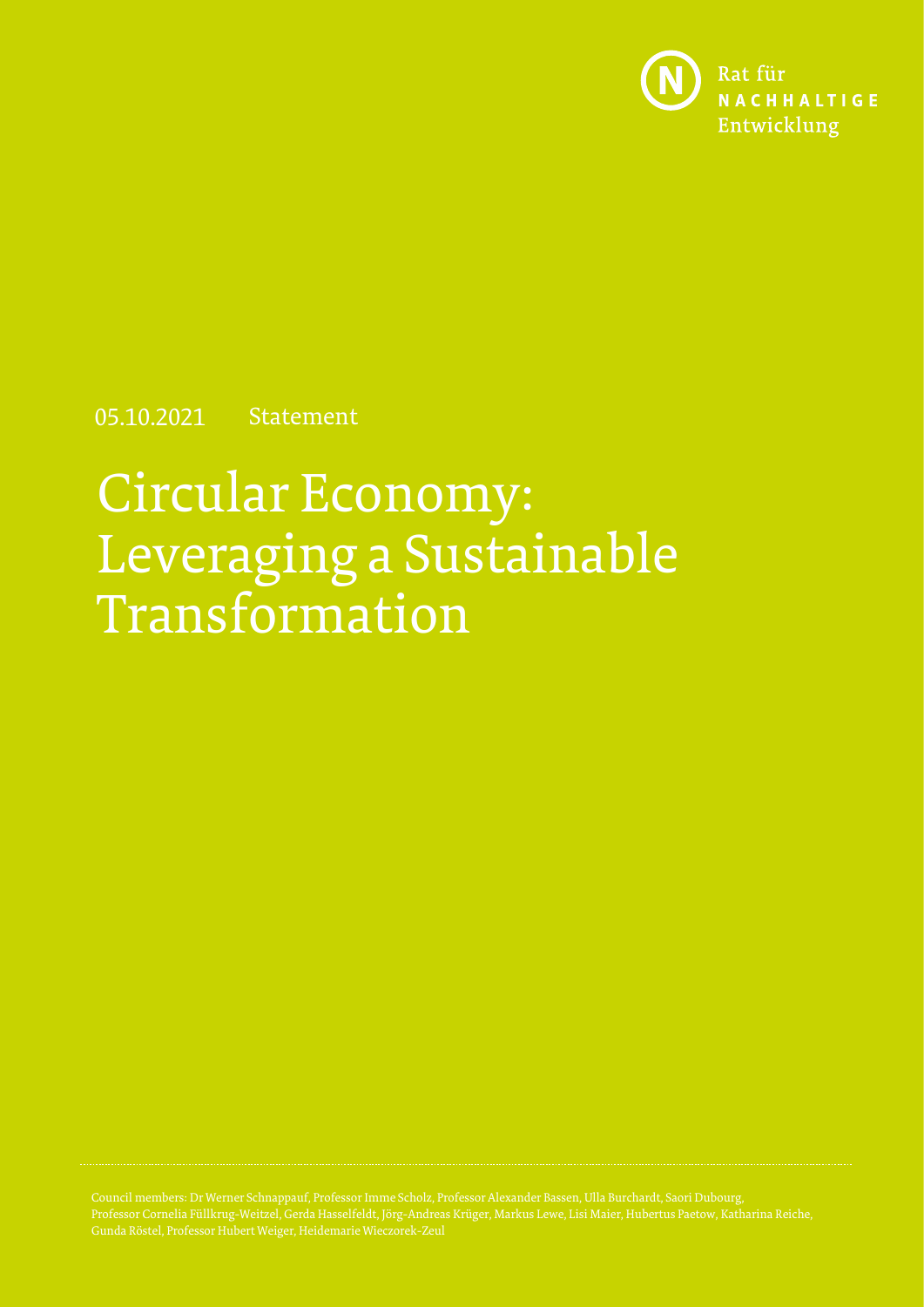

## <span id="page-1-0"></span>Executive Summary

The ambitious targets in place for sustainable development – national, European and global alike – underscore just how time-critical the transformation towards a circular economy is. A circular economy focuses on the value chain process in its entirety with the aim of closing resource loops insofar as possible, and the policy shift from a linear economy to such a circular economy is of crucial importance in achieving a whole range of sustainability targets. Here, it is imperative to make use of synergies with other major transformations, first and foremost climate neutrality and biodiversity preservation, both in terms of content and timing. The circular economy will fundamentally change the way we produce and consume today. That's why embedding the associated processes of structural change in society in an appropriate way must also become a greater focus as a matter of urgency. Despite its already established high leverage effect and the fact that some progress<sup>1</sup> has already been made here, the circular economy has yet to take the spotlight in the political sphere. Astrategic approach to circularity is urgently needed and should be developed, managed and implemented in a cross-ministerial capacity in line with efforts at EU level and together with international partner nations.

Against this backdrop of such diversified, transformational needs, the German Council for Sustainable Development recommends organising the transition to circularity via a new, cross-ministerial governance mechanism coordinated by the German Federal Chancellery. 2

The German Council for Sustainable Development (RNE) recommends:

- Adjusting objectives to strive for an absolute reduction in primary raw material consumption,
- Establishing a policy mix of incentives, support measures and regulation to achieve a steering effect,
- Anticipating processes of structural change and further developing social safeguarding instruments,
- Setting out standards and norms and avoiding distortion of competition,
- Promoting transparency with coherent sustainability reporting and strengthening the circular economy in international trade,

 $^1$  Cf. Appendix: **Examples of current political initiatives**.

 $2$  German Council for Sustainable Development (2021): Recommendations for the Reform of Government Work: Better Governance for Sustainable Development. Available at[: https://www.nachhaltigkeitsrat.de/wp](https://www.nachhaltigkeitsrat.de/wp-content/uploads/2021/10/20211004_RNE-Stellungnahme_Reform-der-Regierungsarbeit-Bessere-Governance-fuer-die-Nachhaltige-Entwicklung.pdf)[content/uploads/2021/10/20211004\\_RNE-Stellungnahme\\_Reform-der-Regierungsarbeit-Bessere-Governance-fuer](https://www.nachhaltigkeitsrat.de/wp-content/uploads/2021/10/20211004_RNE-Stellungnahme_Reform-der-Regierungsarbeit-Bessere-Governance-fuer-die-Nachhaltige-Entwicklung.pdf)[die-Nachhaltige-Entwicklung.pdf.](https://www.nachhaltigkeitsrat.de/wp-content/uploads/2021/10/20211004_RNE-Stellungnahme_Reform-der-Regierungsarbeit-Bessere-Governance-fuer-die-Nachhaltige-Entwicklung.pdf)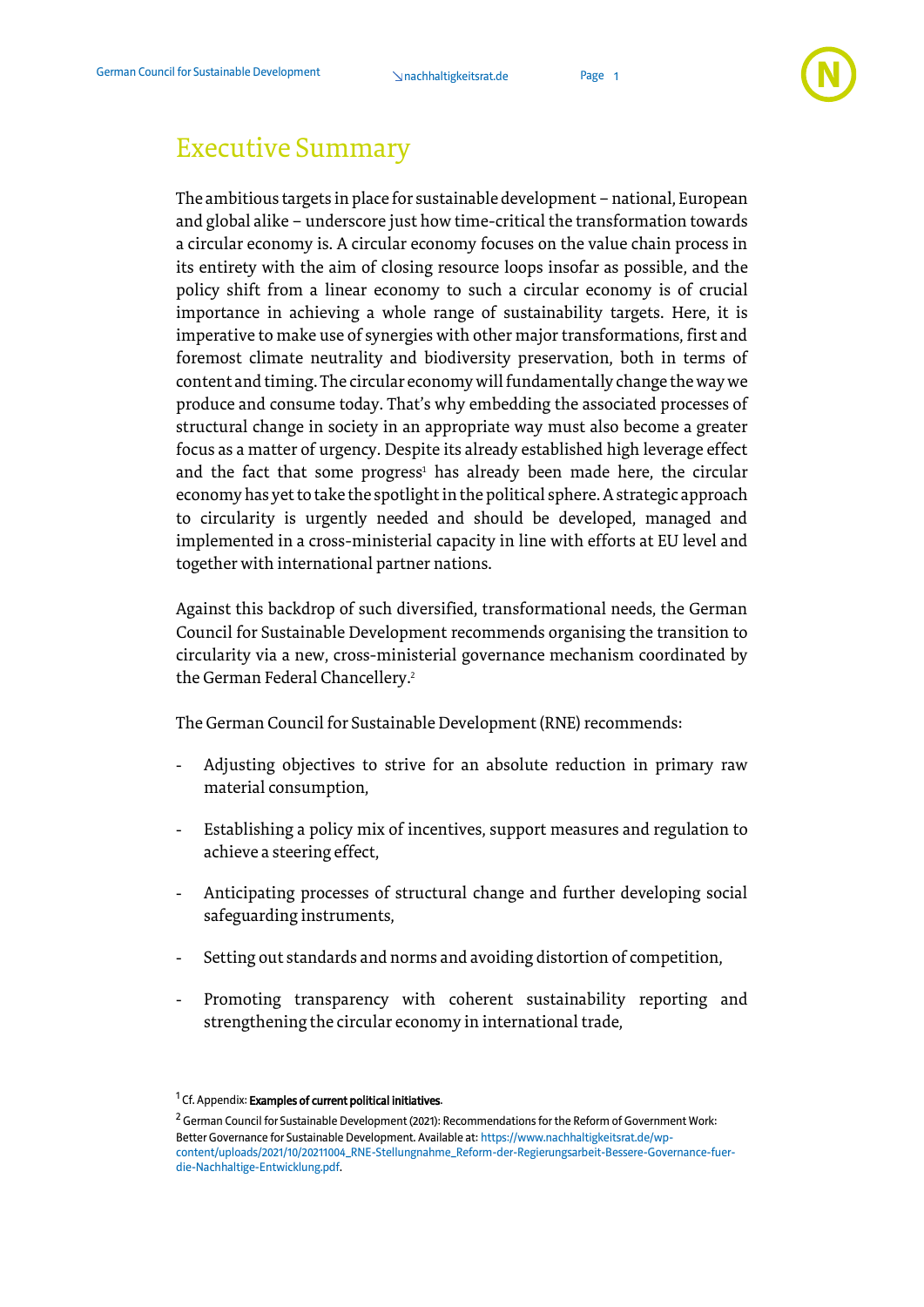

- Realizing economic opportunities and supporting sound circular economy business models,
- Mainstreaming recyclability throughout the whole product lifecycle, starting with product design,
- Reinforcing producer responsibility across the board,
- Avoiding pollutant inputs in ecosystems,
- Empowering consumers to exercise their freedom of choice and implementing measures to increase acceptance,
- Expanding education and research around the circular economy,
- Solidifying circularity as the foundation of a sustainable European economy and
- Strengthening international partnerships and technology transfer.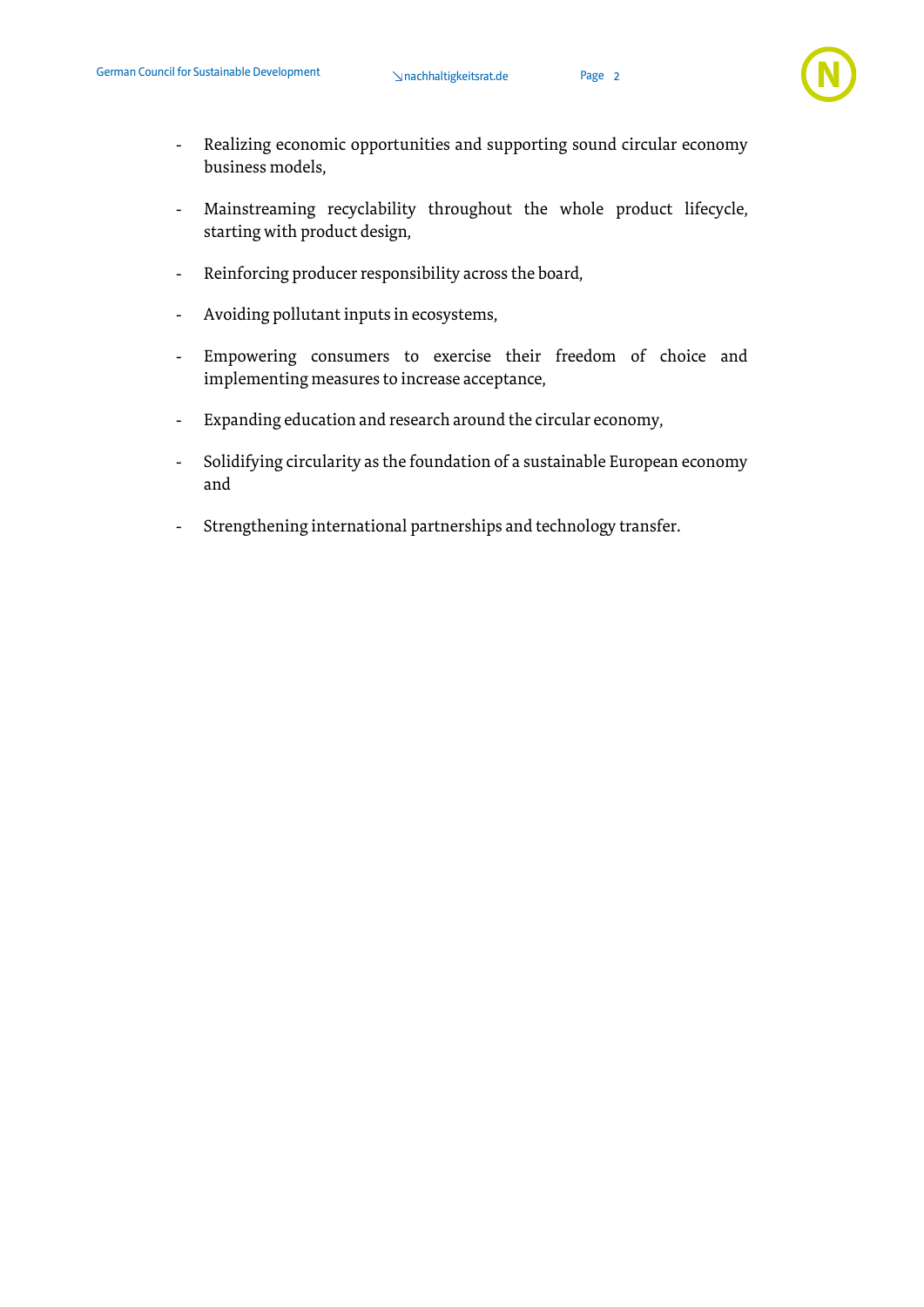## Table of Contents

|                 |                                                                                                          | <b>Executive Summary</b>                                                                                                     | $\mathbf{1}$   |  |
|-----------------|----------------------------------------------------------------------------------------------------------|------------------------------------------------------------------------------------------------------------------------------|----------------|--|
|                 |                                                                                                          | <b>Introduction and Objective</b>                                                                                            | $\overline{4}$ |  |
|                 | 1.                                                                                                       | Challenges for a circular economy                                                                                            | 4              |  |
|                 | 2.                                                                                                       | The systemic integration of the circular economy                                                                             | 6              |  |
|                 |                                                                                                          | <b>Recommendations for a Sustainable Circular Economy</b>                                                                    | 8              |  |
|                 | 1.                                                                                                       | Adjust the objective - strive for absolute reduction of primary raw material<br>consumption                                  | 8              |  |
|                 | Establish a policy mix of incentives, support measures and regulations for<br>2.<br>management           |                                                                                                                              |                |  |
|                 | Anticipate structural change processes and further develop social<br>3.<br>safeguarding instruments      |                                                                                                                              |                |  |
|                 | 4.                                                                                                       | Set standards and norms, avoid distortion of competition                                                                     | 10             |  |
|                 | 5.                                                                                                       | Promote transparency through coherent sustainability reporting and<br>strengthen the circular economy in international trade | 11             |  |
|                 | 6.                                                                                                       | Utilise economic opportunities, support sound business models for a<br>circular economy                                      | 11             |  |
|                 | Keep recyclability in mind throughout the whole product lifecycle, starting<br>7.<br>with product design |                                                                                                                              |                |  |
|                 | 8.                                                                                                       | Reinforce producer responsibility across the board                                                                           | 14             |  |
|                 | 9.                                                                                                       | Avoid pollutant inputs in ecosystems                                                                                         | 15             |  |
|                 | Give consumers more freedom of choice and implement measures to<br>10.<br>increase acceptance            |                                                                                                                              |                |  |
|                 | 11.                                                                                                      | Expand education and research around the circular economy                                                                    | 16             |  |
|                 | 12.                                                                                                      | Make circularity the foundation of a sustainable European economy                                                            | 18             |  |
|                 | 13.                                                                                                      | Strengthen international partnerships and the transfer of technology                                                         | 19             |  |
| <b>Appendix</b> |                                                                                                          |                                                                                                                              | 22             |  |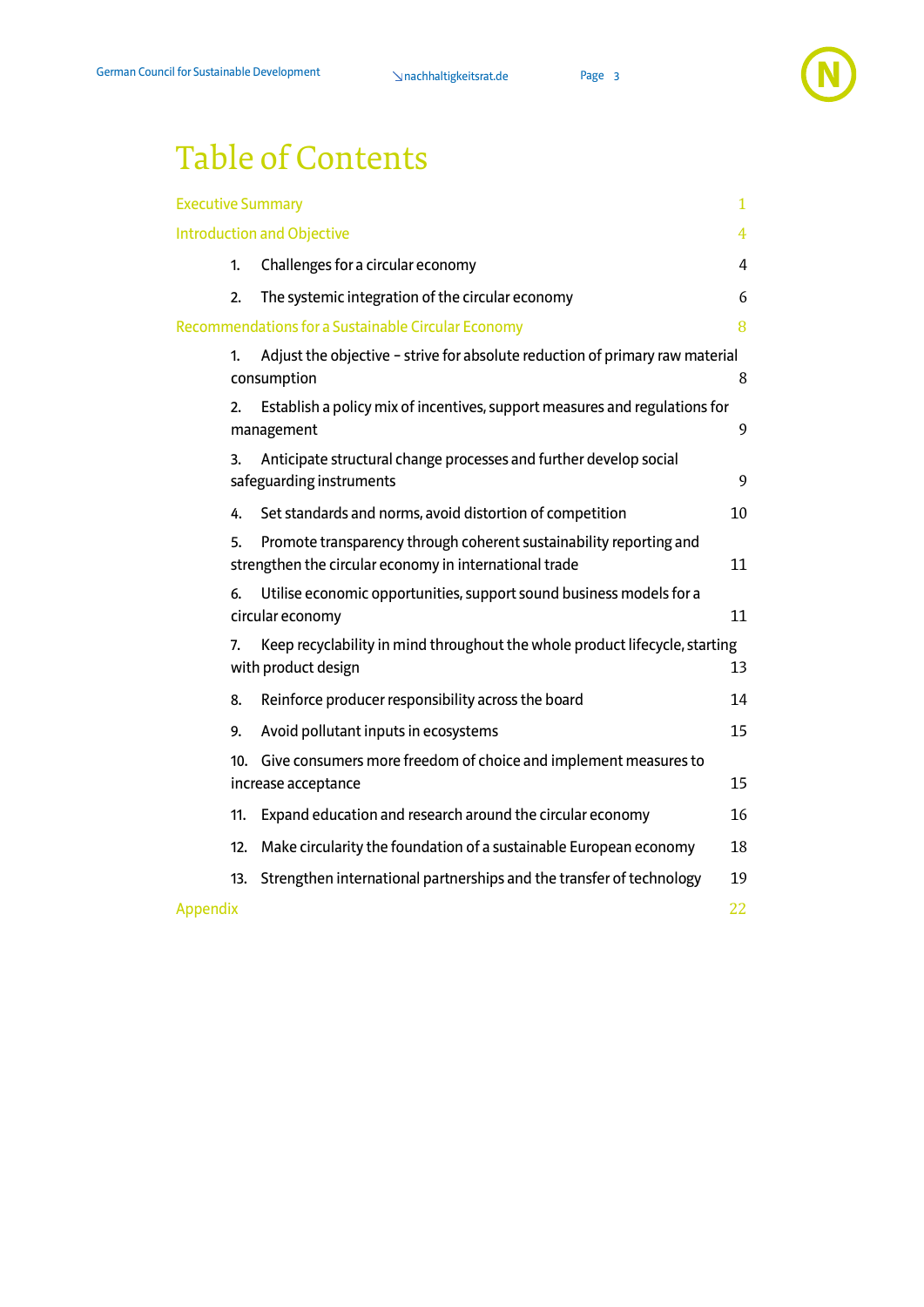

## <span id="page-4-0"></span>Introduction and Objective

#### <span id="page-4-1"></span>1. Challenges for a circular economy

Across the globe, more than 100 billion tonnes of primary raw materials<sup>3</sup> are consumed each year<sup>4</sup> – more than three times the amount consumed in 1970. 5 In 2020, however, only around 9% of these primary raw materials were recycled or reused in a circular way.<sup>6</sup> If resource consumption fails to change and with the global population continuing to grow, by 2050 it would take "three Earths" to meet the demand for raw materials. 7 It follows that a profound transformation of production and consumption must take place to secure a sustainable society congruent with the 2030 Agenda for Sustainable Development and the global Sustainable Development Goals (SDGs). The German Council for Sustainable Development (RNE) has recently taken a stance<sup>8</sup> on the issue of climate neutrality and has already developed a series of specific considerations on the circular economy. <sup>9</sup> Both areas of transformation require considerable and, in parts, directly connected investments (e.g. climate-neutral energy supply and rawmaterial and basic-commodity production) as well as a structural paradigm shift. As such, the two must be considered, and tackled, holistically, nationally, at European level and on a global scale.

 $^3$  Primary raw material: "Raw material that is obtained by extraction from nature."; Renewable primary raw material (including biotic raw materials): "Raw material obtained by extraction from nature that has the potential to renew itself over a certain period of time. This includes biogenic raw materials but also air and (non-fossilised) water. There is no uniform consensus on the time period over which a raw material is no longer considered renewable."; Non-renewable primary raw material (including abiotic raw materials): "Raw material obtained by extraction from nature that does not have the potential to renew itself over a certain period of time. This includes mineral and fossil raw materials. There is no uniform consensus on the time period over which a raw material is no longer considered renewable. The boundary between "renewable" and "non-renewable" usually falls between 100 and 1000 years." (German Environment Agency (2012; p. 17f.): Glossar zum Ressourcenschutz [Glossary on Resource Protection]. Available at: [umweltbundesamt.de/sites/default/files/medien/publikation/long/4242.pdf.\)](https://www.umweltbundesamt.de/sites/default/files/medien/publikation/long/4242.pdf)

<sup>&</sup>lt;sup>4</sup> Cf. Circle Economy (2020; p. 12): *The Circularity Gap Report 2020.* Available at[: https://assets.website](https://assets.website-files.com/5e185aa4d27bcf348400ed82/5e26ead616b6d1d157ff4293_20200120%20-%20CGR%20Global%20-%20Report%20web%20single%20page%20-%20210x297mm%20-%20compressed.pdf)[files.com/5e185aa4d27bcf348400ed82/5e26ead616b6d1d157ff4293\\_20200120%20-%20CGR%20Global%20-](https://assets.website-files.com/5e185aa4d27bcf348400ed82/5e26ead616b6d1d157ff4293_20200120%20-%20CGR%20Global%20-%20Report%20web%20single%20page%20-%20210x297mm%20-%20compressed.pdf) [%20Report%20web%20single%20page%20-%20210x297mm%20-%20compressed.pdf.](https://assets.website-files.com/5e185aa4d27bcf348400ed82/5e26ead616b6d1d157ff4293_20200120%20-%20CGR%20Global%20-%20Report%20web%20single%20page%20-%20210x297mm%20-%20compressed.pdf) 

<sup>&</sup>lt;sup>5</sup> Cf. Circle Economy (2020; p. 15): *The Circularity Gap Report 2020*. Available at[: https://assets.website](https://assets.website-files.com/5e185aa4d27bcf348400ed82/5e26ead616b6d1d157ff4293_20200120%20-%20CGR%20Global%20-%20Report%20web%20single%20page%20-%20210x297mm%20-%20compressed.pdf)[files.com/5e185aa4d27bcf348400ed82/5e26ead616b6d1d157ff4293\\_20200120%20-%20CGR%20Global%20-](https://assets.website-files.com/5e185aa4d27bcf348400ed82/5e26ead616b6d1d157ff4293_20200120%20-%20CGR%20Global%20-%20Report%20web%20single%20page%20-%20210x297mm%20-%20compressed.pdf) [%20Report%20web%20single%20page%20-%20210x297mm%20-%20compressed.pdf.](https://assets.website-files.com/5e185aa4d27bcf348400ed82/5e26ead616b6d1d157ff4293_20200120%20-%20CGR%20Global%20-%20Report%20web%20single%20page%20-%20210x297mm%20-%20compressed.pdf)

<sup>&</sup>lt;sup>6</sup> Cf. Circle Economy (2021; p. 8): *The Circularity Gap Report 2021*. Available at[: drive.google.com/file/d/1MP7EhRU-](https://drive.google.com/file/d/1MP7EhRU-N8n1S3zpzqlshNWxqFR2hznd/edit)[N8n1S3zpzqlshNWxqFR2hznd/edit.](https://drive.google.com/file/d/1MP7EhRU-N8n1S3zpzqlshNWxqFR2hznd/edit)

 $^7$  Cf. WWF (2016): Earth Overshoot Day: The World is Not Enough. Available at: [wwf.de/themen-projekte/biologische](http://www.overshootday.org/newsroom/press-release-june-2020-german/)[vielfalt/welterschoepfungstag-die-welt-ist-nicht-genug/.](http://www.overshootday.org/newsroom/press-release-june-2020-german/) 

<sup>&</sup>lt;sup>8</sup> Cf. German Council for Sustainable Development and German National Academy of Sciences Leopoldina (2021): Climate neutrality: Options for setting the right course and ambitious delivery. Available at: [nachhaltigkeitsrat.de/wp-content/uploads/2021/06/RNE\\_Leopoldina\\_Positionspapier\\_Klimaneutralitaet.pdf.](https://www.nachhaltigkeitsrat.de/wp-content/uploads/2021/06/RNE_Leopoldina_Positionspapier_Klimaneutralitaet.pdf)

<sup>&</sup>lt;sup>9</sup> Cf. German Council for Sustainable Development (2017): *Chancen der Kreislaufwirtschaft für Deutschland – Analyse* von Potenzialen und Ansatzpunkten für die IKT-, Automobil- und Baustoffindustrie [Opportunities of the Circular Economy for Germany – an Analysis of Areas of Potential and Starting Points for the ICT, automotive and building materials industries]. Available at[: nachhaltigkeitsrat.de/wp-content/uploads/migration/documents/RNE-](https://www.nachhaltigkeitsrat.de/wp-content/uploads/migration/documents/RNE-Accenture_Studie_Chancen_der_Kreislaufwirtschaft_04-07-2017.pdf.)[Accenture\\_Studie\\_Chancen\\_der\\_Kreislaufwirtschaft\\_04-07-2017.pdf;](https://www.nachhaltigkeitsrat.de/wp-content/uploads/migration/documents/RNE-Accenture_Studie_Chancen_der_Kreislaufwirtschaft_04-07-2017.pdf.) cf. German Council for Sustainable Development (2021): Aufbruch in ein Jahrzehnt der Nachhaltigkeit [Moving into a Decade of Sustainability]. Available at[: nachhaltigkeitsrat.de/aktuelles/aufbruch-in-ein-jahrzehnt-der-nachhaltigkeit/.](https://www.nachhaltigkeitsrat.de/aktuelles/aufbruch-in-ein-jahrzehnt-der-nachhaltigkeit/)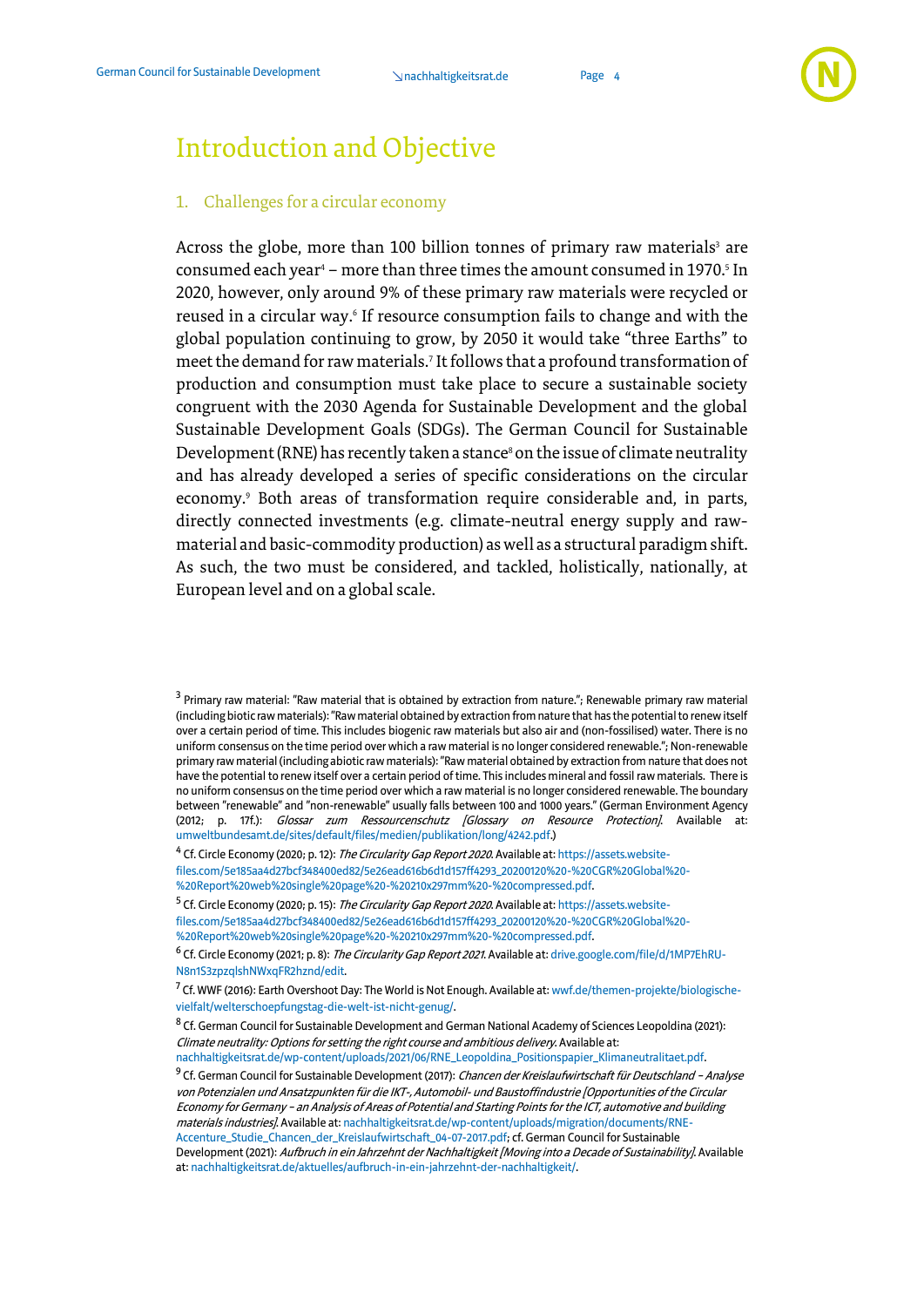

The circular economy aims to close material loops insofar as possible, reduce resource consumption in absolute terms and generally play a central role in contributing to sustainable development, in particular to climate neutrality, biodiversity protection and, more broadly, the preservation of the very natural foundations of life. <sup>10</sup> In addition, the circular economy plays a role in reducing dependence on imported raw materials, thus decoupling resource consumption from economic growth and sustainably securing material production bases. The overall concept of the circular economy extends far further than its current conceptualisation as a "closed loop" economy, which has thus far primarily focused on the recycling of "waste". 11

The circular economy is essentially a clever combination of the following three principles: a reduction in absolute resource use (Reduce), an extension of product lifecycles (Reuse and Repair) and the continued use of materials at the end of a cycle (Recycle). The fact that the 30 raw materials classified as critical in Europe are of vital importance for many key future industries, including in the manufacture of e-vehicles, solar panels, smartphones, steel and wind turbines, reveals the challenge at play. <sup>12</sup> The size of the material loops is relevant here: the goal should be smaller and, if possible, regional material loops, especially in the case of renewable raw materials, as opposed to a circular economy in which materials are transported over long distances. The basis for this is a holistic view of the value chain from raw material extraction and intelligent product design to recycling, all while taking into account the respective lifecycle assessments.

<sup>&</sup>lt;sup>10</sup> Adapted from the definition given by the EU Parliament. Cf. European Parliament (2021): Circular economy: definition, importance and benefits. Available at:

[https://www.europarl.europa.eu/news/en/headlines/economy/20151201STO05603/circular-economy-definition](https://www.europarl.europa.eu/news/en/headlines/economy/20151201STO05603/circular-economy-definition-importance-and-benefits)[importance-and-benefits.](https://www.europarl.europa.eu/news/en/headlines/economy/20151201STO05603/circular-economy-definition-importance-and-benefits)

<sup>&</sup>lt;sup>11</sup> Cf. Circular Economy Initiative Germany (2021; p. 22): Circular Economy Roadmap for Germany. Available at: [acatech.de/publikation/circular-economy-roadmap-fuer-deutschland/.](http://www.acatech.de/publikation/circular-economy-roadmap-fuer-deutschland/) 

<sup>&</sup>lt;sup>12</sup> Cf. Communication from the Commission: Critical Raw Materials Resilience. COM (2020)474. Available at[: eur](https://eur-lex.europa.eu/legal-content/DE/TXT/?uri=CELEX:52020DC0474)[lex.europa.eu/legal-content/DE/TXT/?uri=CELEX:52020DC0474.](https://eur-lex.europa.eu/legal-content/DE/TXT/?uri=CELEX:52020DC0474)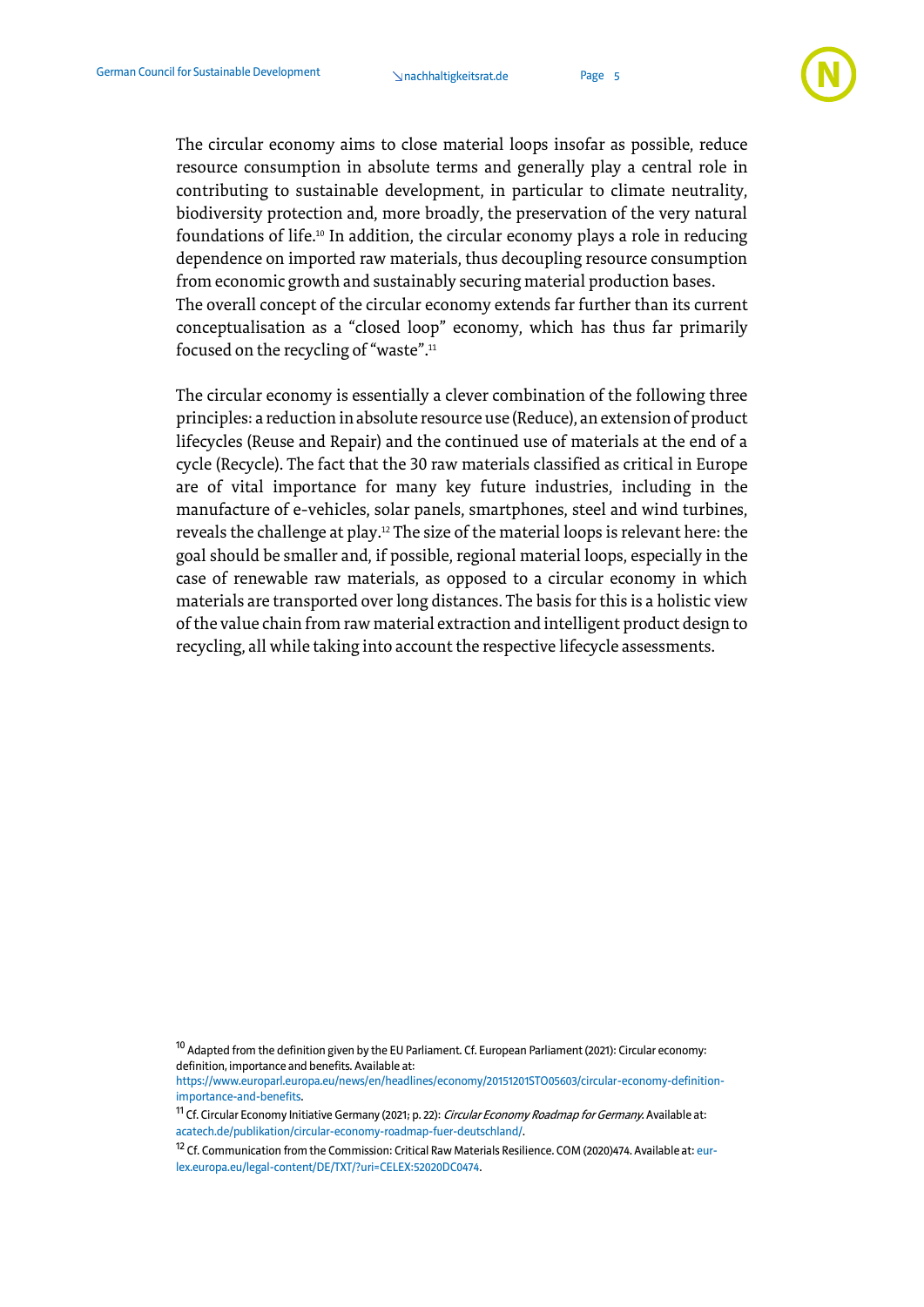

#### <span id="page-6-0"></span>2. The systemic integration of the circular economy

The transformation towards a circular economy is running in parallel with other major challenges and transformations, such as climate change and digitalisation. These major change processes are closely interlinked, and yet are systemically and systematically neither conceptualised nor designed holistically at present. There is an urgent need to create a coherent connection between these different aspects of the transformation.

As a systemic solution, the circular economy is able to address the interdependent crises of **climate change** and **resource scarcity**.<sup>13</sup> It follows that alongside the shift to circularity and improved energy efficiency, this is also a matter of moving towards a climate-neutral energy supply. <sup>14</sup> To avoid unnecessarily duplicating efforts, upcoming investment cycles which aim to protect the climate must therefore also take into account the objective of circularity in parallel. This applies in industry, in particular, but also in trade, the skilled trades and the service sector.

On the other hand, as the supply and use of raw materials are responsible for over 90% of biodiversity loss today, it also holds true that a circular economy plays a central role in species conservation and thus the protection of livelihoods. From the extraction of raw materials through to processing and the end of an intensive use phase, it is vital to ensure that this in no way poses a threat to ecosystems. The same applies to the treatment and storage of residual materials for possible future use.

Another cornerstone of the circular economy with an important role to play is the bio-economy. Properties such as the degree to which a product is biobased or biodegradable are growing in importance but are not in themselves a guarantee of high recycling rates. As with mineral raw materials, product design and value chain organisation must be geared towards cascading and recycling.

The transformation towards a circular economy will only be possible if it is systemically connected to digitalisation. Here, digitally connected value chain networks and digital product management can increase material productivity, while digital product passports should boost transparency regarding the materials used and their respective locations, thus also helping to build trust.

<sup>&</sup>lt;sup>13</sup> The extraction and processing of natural resources, from exploration to material conversion and production processes, require considerable amounts of energy. With the use of conventional energy sources, this currently accounts for around 50% of global greenhouse gas emissions. Cf. International Resource Panel (2019; p. 8*): Global* Resources Outlook 2019: Natural Resources for the Future We Want. Available at: [http://www.resourcepanel.org/reports/global-resources-outlook.](http://www.resourcepanel.org/reports/global-resources-outlook) 

<sup>&</sup>lt;sup>14</sup> Cf. Circular Economy Initiative Germany (2021; p. 51): Circular Economy Roadmap for Germany. Available at: [acatech.de/publikation/circular-economy-roadmap-fuer-deutschland/.](http://www.acatech.de/publikation/circular-economy-roadmap-fuer-deutschland/) Take the example of plastic packaging in Germany: strategies to avoid its use and efficient resource management not only save raw materials, such as crude oil, but also significantly reduce CO2. According to the Circular Economy Initiative Germany, for instance, simply increasing the proportion of recycled and reused packaging alone could save around 4 million tonnes of  $CO<sub>2</sub>$  equivalents per year by 2050.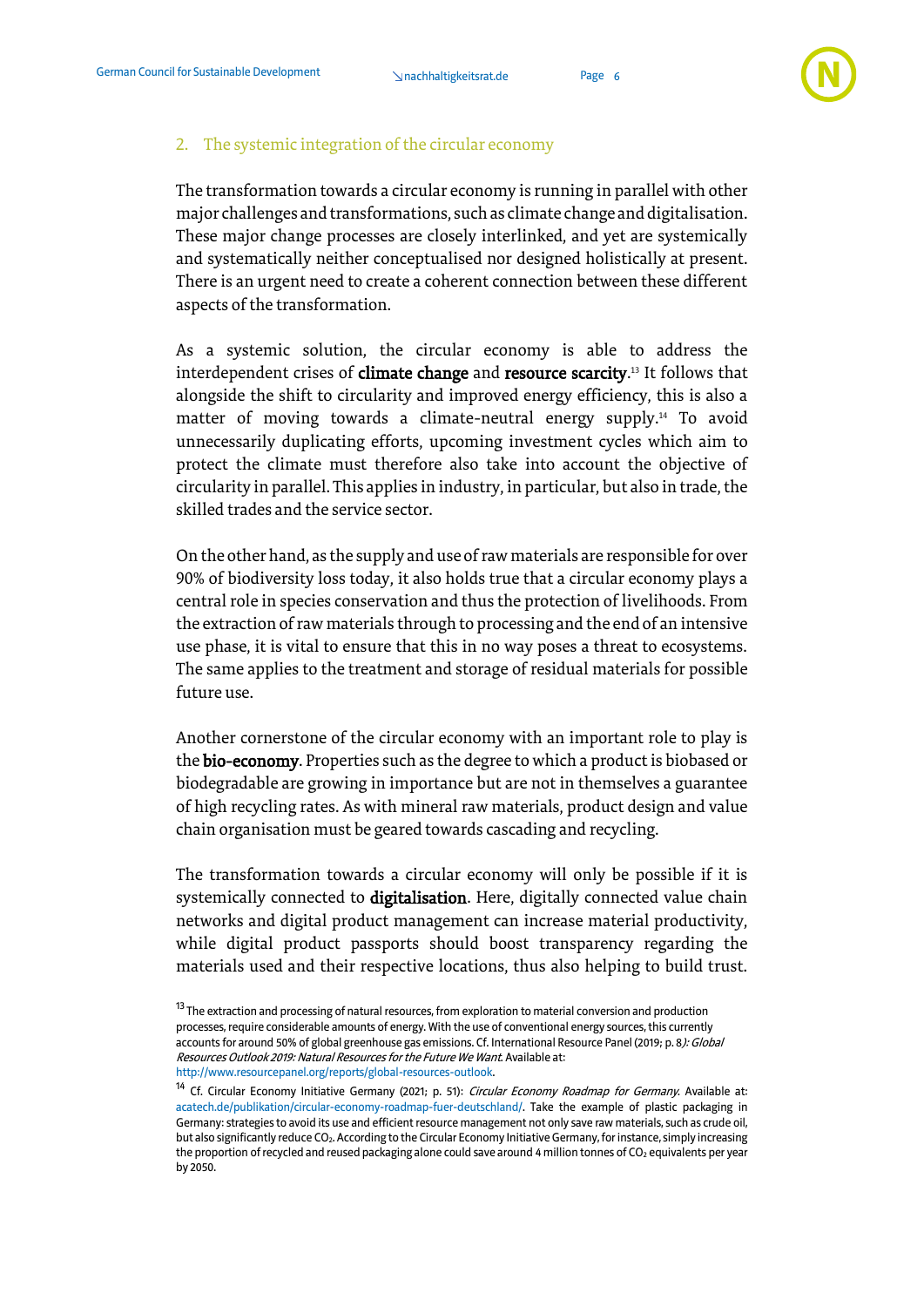Page 7



Equally, digital solutions are a central success factor for circular business models. Indeed, the potential this area has to offer is far from exhausted. <sup>15</sup> In setting up the necessary IT systems, attention must be paid from the outset to circularity, lower energy consumption and environmental protection. $^{\text{\tiny{16}}}$ 

<sup>15</sup> For the section in full: Circular Economy Roadmap.

<sup>16</sup> Cf. German Council for Sustainable Development (2018): sustainable\_AND\_digital: Sustainable development as the framework for digital transformation. Available at[: https://www.nachhaltigkeitsrat.de/wp](https://www.nachhaltigkeitsrat.de/wp-content/uploads/2019/01/20181219_RNE_Empfehlung_Digitalisierung.pdf)[content/uploads/2019/01/20181219\\_RNE\\_Empfehlung\\_Digitalisierung.pdf.](https://www.nachhaltigkeitsrat.de/wp-content/uploads/2019/01/20181219_RNE_Empfehlung_Digitalisierung.pdf)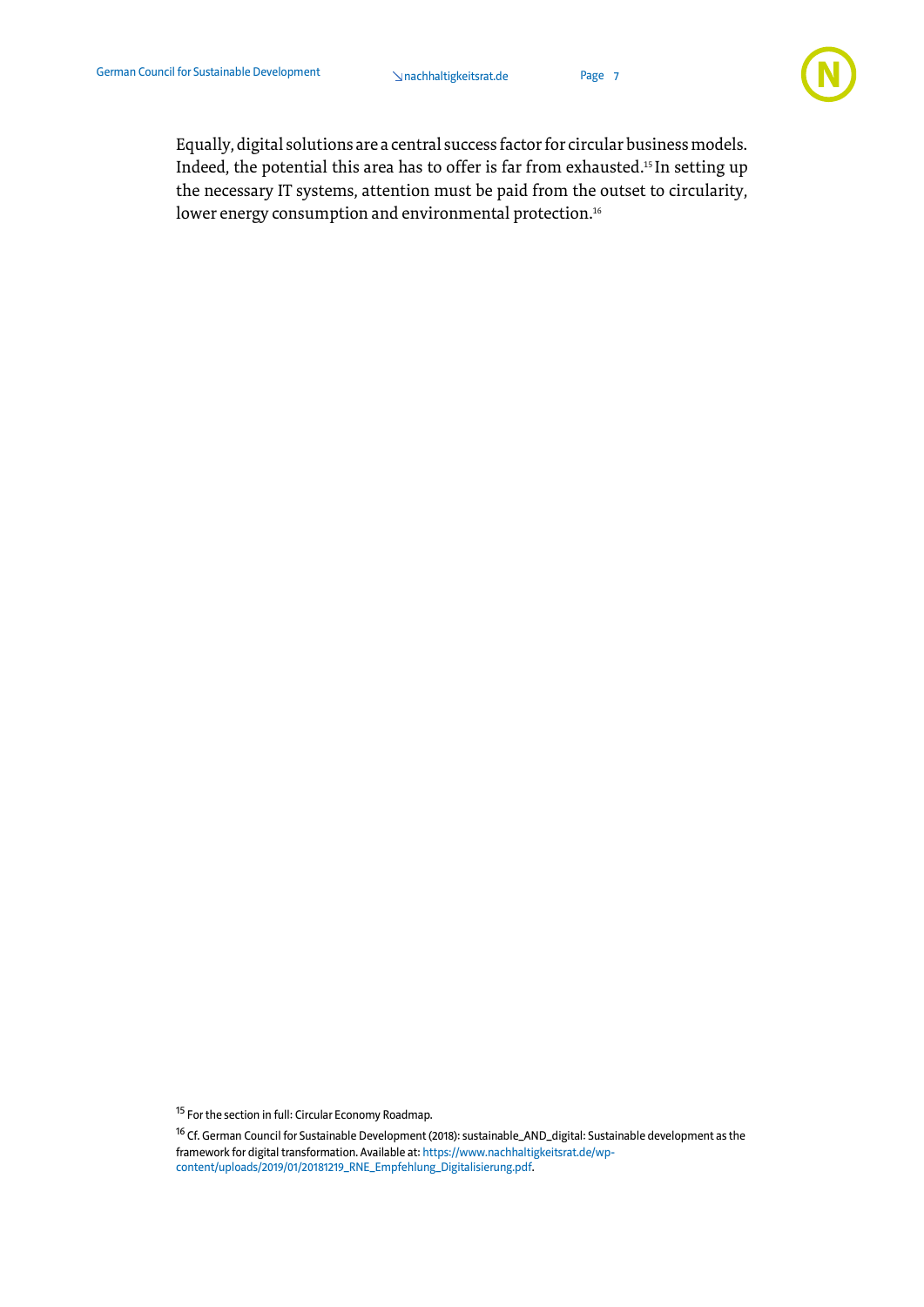

## <span id="page-8-0"></span>Recommendations for a Sustainable Circular Economy

The German Council for Sustainable Development recommends addressing the following 13 action points into order to achieve a transformation towards a circular economy:

<span id="page-8-1"></span>1. Adjust the objective – strive for absolute reduction of primary raw material consumption

One of the core objectives of German environmental and sustainability policy is to achieve a significant increase in overall raw material productivity by using raw materials more efficiently. However, in view of the array of challenges we face, not least raw material scarcity, climate neutrality and the protection of biodiversity, this objective fails to go far enough. Instead, the primary objective of the circular economy must be a reduction of primary raw material consumption in absolute terms. Accordingly, the German government should set out specific reduction targets for 2030 and 2050 respectively, anchor said targets in the German sustainability strategy and measure compliance using the Total Material Consumption<sup>17</sup> per capita indicator. For example, the German government could turn to the new Dutch targets<sup>18</sup>. By 2050, the use of abiotic primary raw materials should be reduced to a maximum of 6 tonnes per person<sup>19</sup> per year. A possible interim target could be a reduction amounting to at least 50 percent by 2030. The use of biotic primary raw materials should be reduced to a maximum of 2 tonnes per person per year by 2050. Here, increased efficiency, systemic innovation and a sufficiency strategy can all play a role in meeting these new targets.

Such steps should be supplemented with a set of appropriate further targets and indicators, including output-focused caps on sector-specific waste production, for example in the steel, chemicals, information and communications technology or construction sectors. These sector targets should be developed in dialogue with business, academia and civil society, should be set in a calculable and reliable manner and become more ambitious over time. A further objective should be the increased use of sustainable raw materials.

<sup>&</sup>lt;sup>17</sup> Total Material Consumption (TMC) is "a material flow indicator: quantity of all consumption-related materials to enter a reference system directly and indirectly, including hidden material flows in mass flow units (t/a)."; cf. German Environment Agency (2012)[: Glossar](https://www.umweltbundesamt.de/sites/default/files/medien/publikation/long/4242.pdf) zum Ressourcenschutz [Glossary on Resource Protection]. Available at: Glossar [zum Ressourcenschutz \(umweltbundesamt.de\).](https://www.umweltbundesamt.de/sites/default/files/medien/publikation/long/4242.pdf) 

<sup>&</sup>lt;sup>18</sup> Cf. Ressourcenwende-Netzwerk (ed.) (2021; p. 4f.): *Policy Brief: Ressourcenschutzziele zur absoluten Reduktion des* Ressourcenverbrauchs[Policy Brief: Resource Conservation Targets for the Absolute Reduction of Resource Consumption]. Available at[: https://ressourcenwende.net/wp-content/uploads/2021/06/Policy-](https://ressourcenwende.net/wp-content/uploads/2021/06/Policy-Brief_Ressourcenschutzziele_Juli2021.pdf)[Brief\\_Ressourcenschutzziele\\_Juli2021.pdf.](https://ressourcenwende.net/wp-content/uploads/2021/06/Policy-Brief_Ressourcenschutzziele_Juli2021.pdf) 

<sup>&</sup>lt;sup>19</sup> The resource consumption target of 6 t/capita/year is derived from the global extraction of the year 2000 with the assumption that this figure will need to be at least halved in 2050. It also assumes an equitable distribution among all people. In 2000, the TMC value for global resource extraction (~6.12 billion people) was ~17–19 t/capita/year (TMCabiot) and ~3.5 t/capita/year (TMCbiot).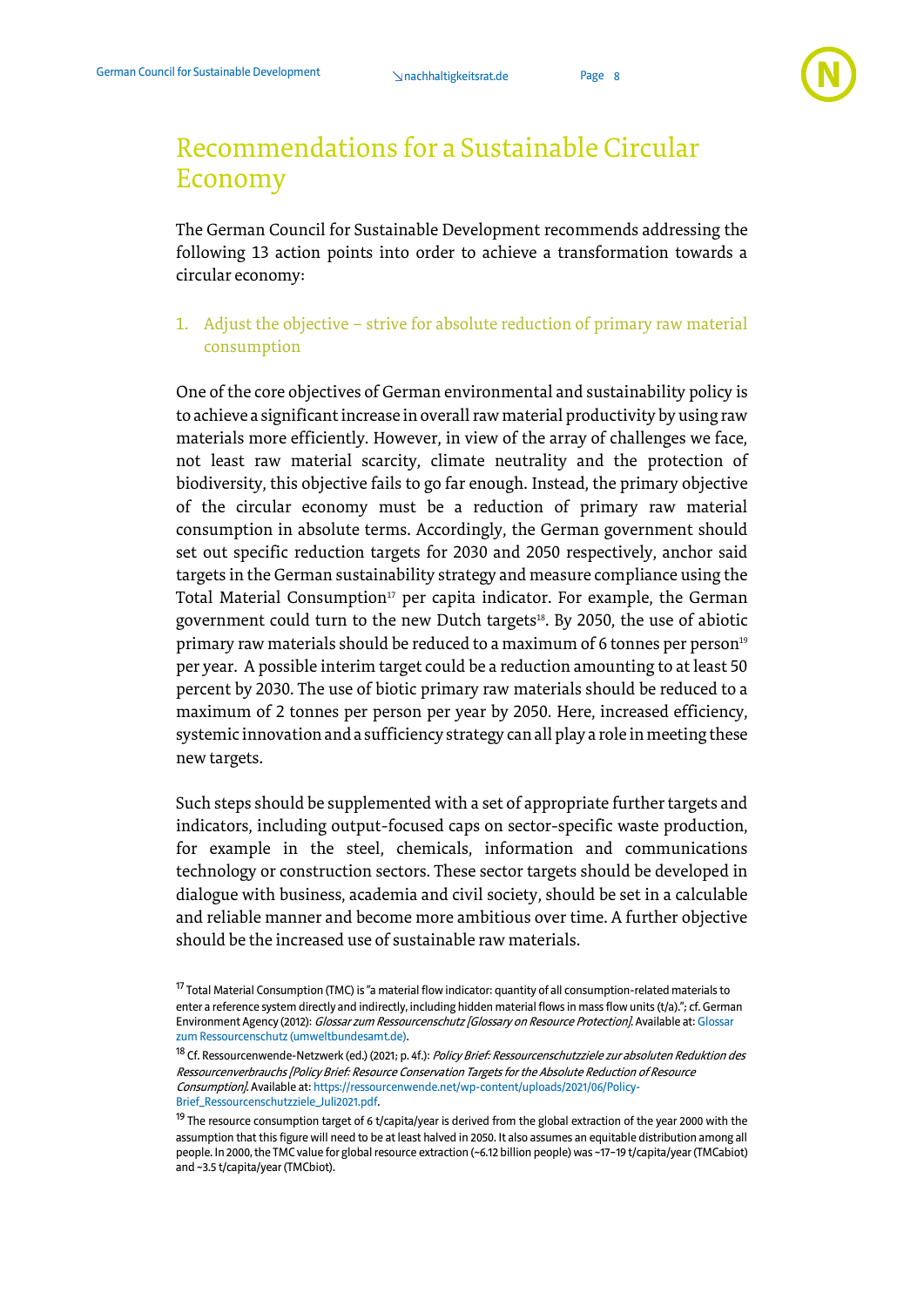

#### <span id="page-9-0"></span>2. Establish a policy mix of incentives, support measures and regulations for management

Only through a combination of public and private investments will it be possible to meet the sustainability and, in particular, resource targets in place. The preferable course of action to mobilise these investments involves the swift utilisation of market-based steering instruments to promote the development of circular product and service alternatives to the extent that is necessary. Conceivable incentives include improving access to favourable and also innovative financing options for circular business models and creating tangible demand, for instance through public sector tenders. In addition, circular economy activities, based on appropriate, sector-specific indicators, should be granted adequate importance within the frameworks of the EU taxonomy and sustainable finance agenda. The effects of the rise in  $CO<sub>2</sub>$  prices in the context of emissions trading will also have an indirect impact on consumption, especially for resources with energy-intensive production processes. It is also worth examining whether a reduction in VAT rates for products and services that are particularly mindful of resource conservation, both at European and national level, or modified depreciation periods could prove effective.

Alongside incentives, however, clear regulatory requirements are also needed, including in product design, for instance. Given the urgency of the transformation, it seems reasonable to set out quotas for the use of secondary raw materials, for example in the buildings and construction sector or in the production of basic commodities. <sup>20</sup> Such quotas could also aid in countering the hitherto frequent discrepancy between the supply and the demand for secondary raw materials. In setting out use quotas, it is vital to ensure that the secondary raw materials in question are available in high quality and sufficient quantities. Environmentally harmful subsidies must be systematically dismantled.

#### <span id="page-9-1"></span>3. Anticipate structural change processes and further develop social safeguarding instruments

Transitioning from a linear to a circular economy will go hand in hand with comprehensive structural change. In Germany, the overall extent of the change processes is comparative to the German energy transition (Energiewende). Conversely, the case at hand will see a significantly higher number of regions and sectors affected.<sup>21</sup> Here, best practice from other processes of structural change are of great value and must be adapted accordingly to the conditions of the

<sup>&</sup>lt;sup>20</sup> Announced by the EU Commission, the Strategy for a Sustainable Built Environment may already include requirements for the recycled content of building materials. Cf. European Union (2020; p. 14): Circular Economy Action Plan. For a cleaner and more competitive Europe. Available at: new\_circular\_economy\_action\_plan.pdf [\(europa.eu\).](https://ec.europa.eu/environment/pdf/circular-economy/new_circular_economy_action_plan.pdf)

<sup>&</sup>lt;sup>21</sup> Cf. Friedrich Ebert Stiftung (2021; p. 14): *Zirkuläre Wirtschaft. Aufbruch in die Kreislaufwirtschaft [Circular Economy.* Moving into a Closed Loop Economy]. Available at: Zirkuläre Wertschöpfung - Aufbruch in die Kreislaufwirtschaft [\(fes.de\).](http://library.fes.de/pdf-files/wiso/18134.pdf)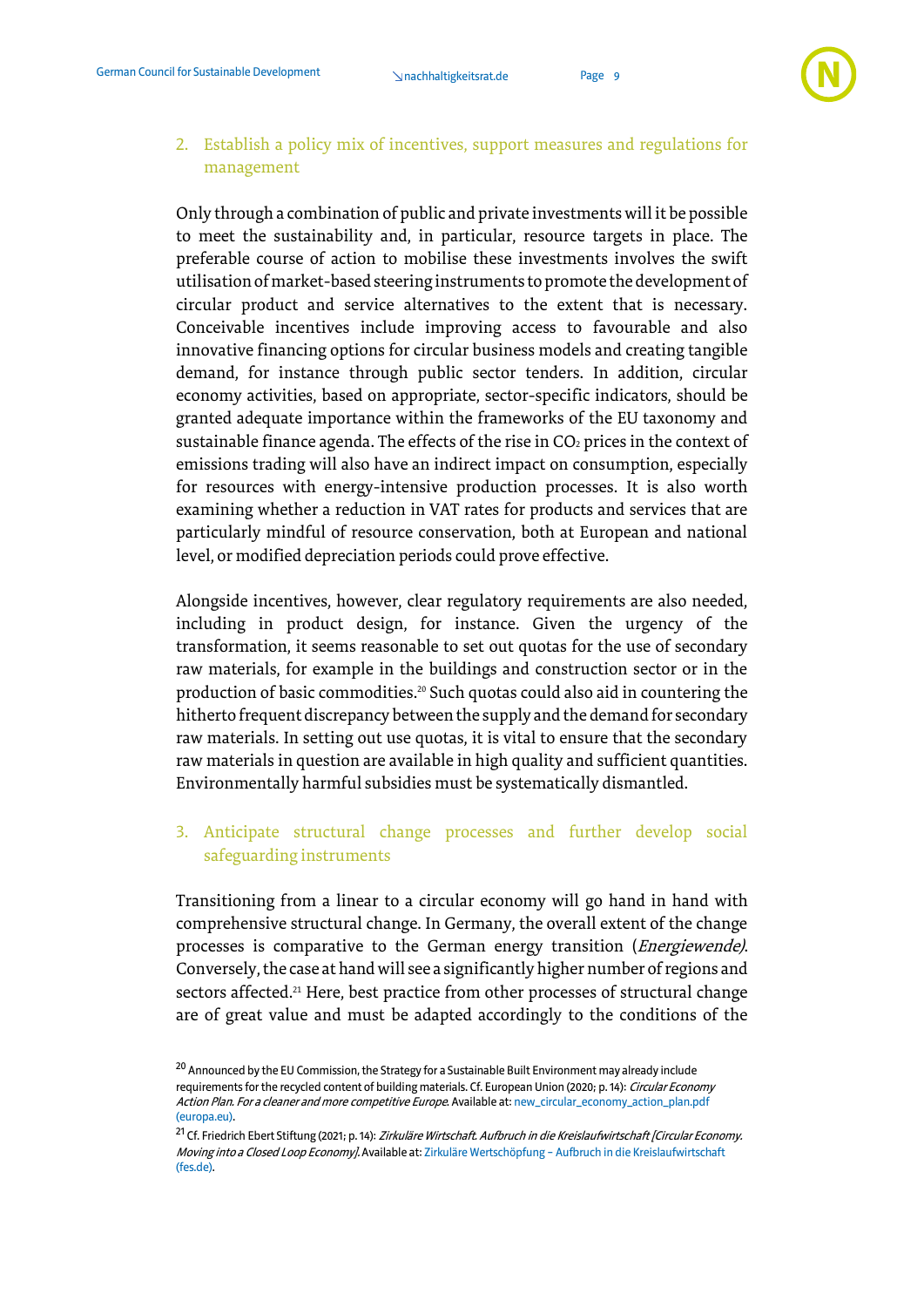

circular economy. This may entail infrastructure investments or support for new business models and economic diversification. Synergies with existing projects, for instance within the framework of the Structural Development Act (Strukturstärkungsgesetz), should be exploited. Social welfare systems must be prepared to anticipate long-term structural change processes. In this context, unemployment benefits, for instance, should be further developed into a system of benefits for workers<sup>22</sup>, geared towards securing long-term employability. The goal here is to protect against threats to income in transitional phases throughout a person's entire working life and to view continuing professional development and retraining as well as reorientation as a core component of changing employment conditions.

#### <span id="page-10-0"></span>4. Set standards and norms, avoid distortion of competition

For Germany to build trust in the development of a circular economy among companies and consumers alike and to avoid distortion of competition, it must decide to dedicate all its economic and academic expertise to the introduction of new standards, norms and suitable measurement methods at both European and global level. This holds true for new technologies and processes in need of development as well as for secondary raw materials or products in a circular economy.

Commonly agreed measurement methods and underlying data will allow for the targeted monitoring and management of the requisite development for the successful attainment of a circular economy. Nonetheless, the lack of incentives (remuneration) in place to secure the professional commitment of experts from academia and industry has resulted in the German perspective being entirely, or at least partially, missing from circular economy standardisation processes (at present, for example, for rare-earth elements, lithium or gold). Actors such as China or South Korea have set up standardisation committees in this area and are currently positioning themselves as forerunners. The task at hand is to identify key areas of standardisation in the implementation of a circular economy and to play a central role in shaping them. The German Institute for Standardization (DIN) and other key players such as the Physikalisch-Technische Bundesanstalt (PTB), Germany's national metrology institute, and the Federal Office for Materials Research and Testing (BAM) are currently engaged in developing the content of a standardisation strategy. It is up to the German government to provide significant support for this process of development and implementation.

<sup>&</sup>lt;sup>22</sup> "The proposal [of a system of benefits for workers] aims to protect against threats to income in case of unemployment, but also in risky transitions at points in working life as well as to secure and improve employment opportunities throughout working life.", cf. Hans et al. (2017): Umsetzung, Kosten und Wirkung einer Arbeitsversicherung [Implementation, Costs and Impact of Benefits for Workers]. Available at: [https://library.fes.de/pdf-files/wiso/13628.pdf,](https://library.fes.de/pdf-files/wiso/13628.pdf) p. 11.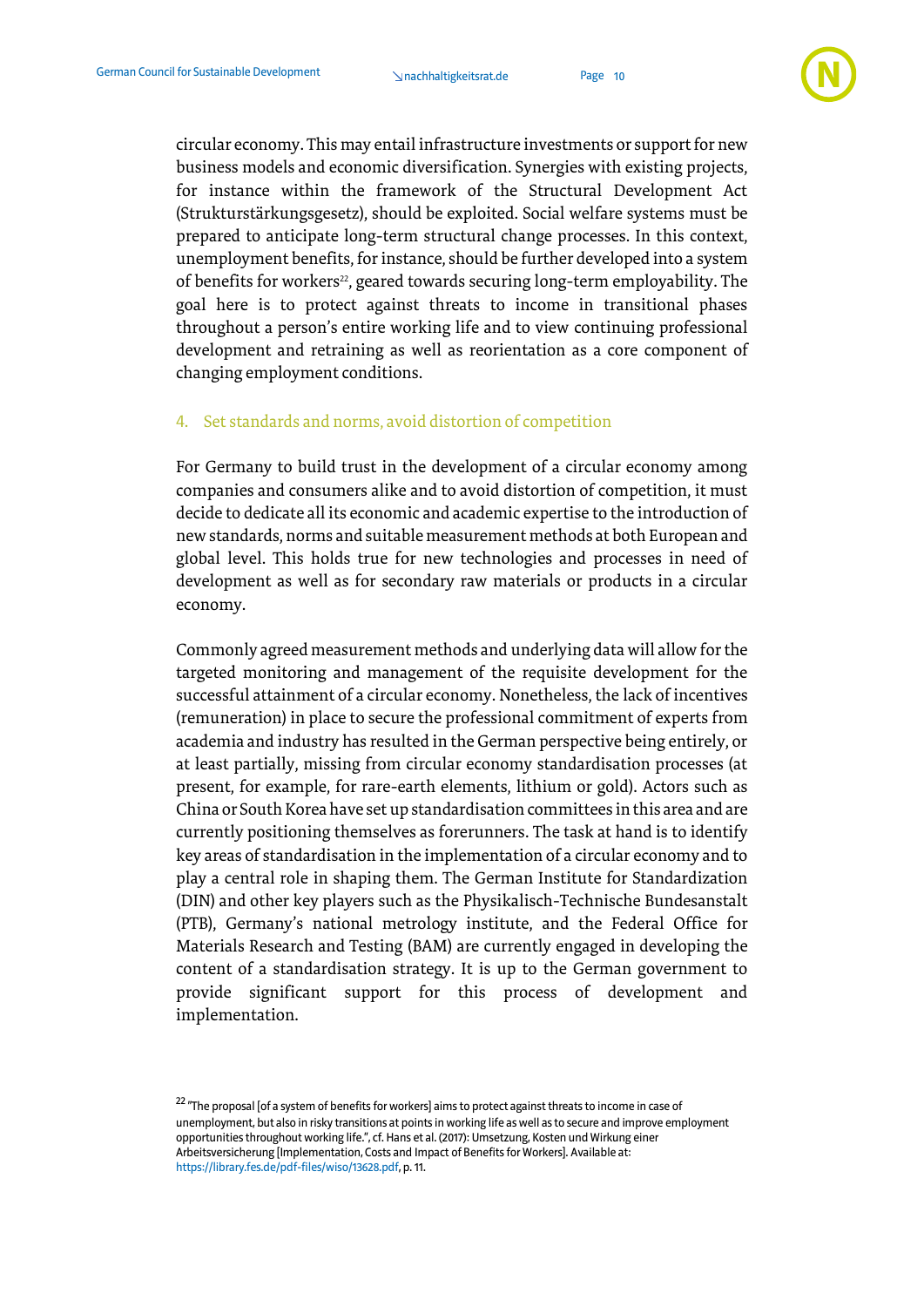

The "Made in Germany" hallmark still enjoys a high level of trust around the globe thanks to its strong reputation for engineering. To date, the work behind this label has not gone without economic success. Setting standards, standardisation and core measurement methods geared towards using resources in full loops, or at least as full as possible, all have a role to play in opening the door to the implementation of the circular economy.

#### <span id="page-11-0"></span>5. Promote transparency through coherent sustainability reporting and strengthen the circular economy in international trade

Mandatory sustainability reporting with a focus on environmental and social aspects along the value chain as a whole can improve circular business model risk assessments. Accordingly, circular business models with a clear sustainability strategy will have better access to financial markets, for instance. The EU Commission has laid solid foundations for improving reporting, including the proposed new Corporate Sustainability Reporting Directive (CSRD) and the inclusion of the circular economy in the EU Taxonomy. The German government should support the adoption of the proposed directive and play an active role in shaping the reporting standards currently under development as part of it. In parallel with European efforts, standard-setters across the globe are developing relevant reporting requirements. Here, too, the German government should strive to create coherent requirements, thus avoiding unnecessary bureaucracy and broadening acceptance regarding such transparency requirements. In addition, this should avoid distortions of competition insofar as possible.

Similarly, the activities and conversations underway at G7, G20, OECD and UN level need to be intensified, and the objectives of the circular economy should also be established in global trade. At European level, the German government must advocate for the rapid development and adoption of an ambitious Act on Corporate Due Diligence in Supply Chains as well as for the inclusion of circular economy objectives in all bilateral trade agreements.

#### <span id="page-11-1"></span>6. Utilise economic opportunities, support sound business models for a circular economy

Without developing resource-saving innovations at all levels of the value chain process and in all sectors, without supporting the rapid transfer of practical knowledge, it will not be possible to implement a circular economy. In essence, this entails new opportunities in basic commodity and materials management, process and processing technologies for production, new design approaches, improved reuse/remanufacturing approaches and more comprehensive recycling across all sectors. Digital technologies, too, can increase efficiency or establish wholly new, less resource-intensive business models, such as new mobility concepts for urban and rural areas capable of achieving a significant drop in the use of resource-intensive motorised individual transport.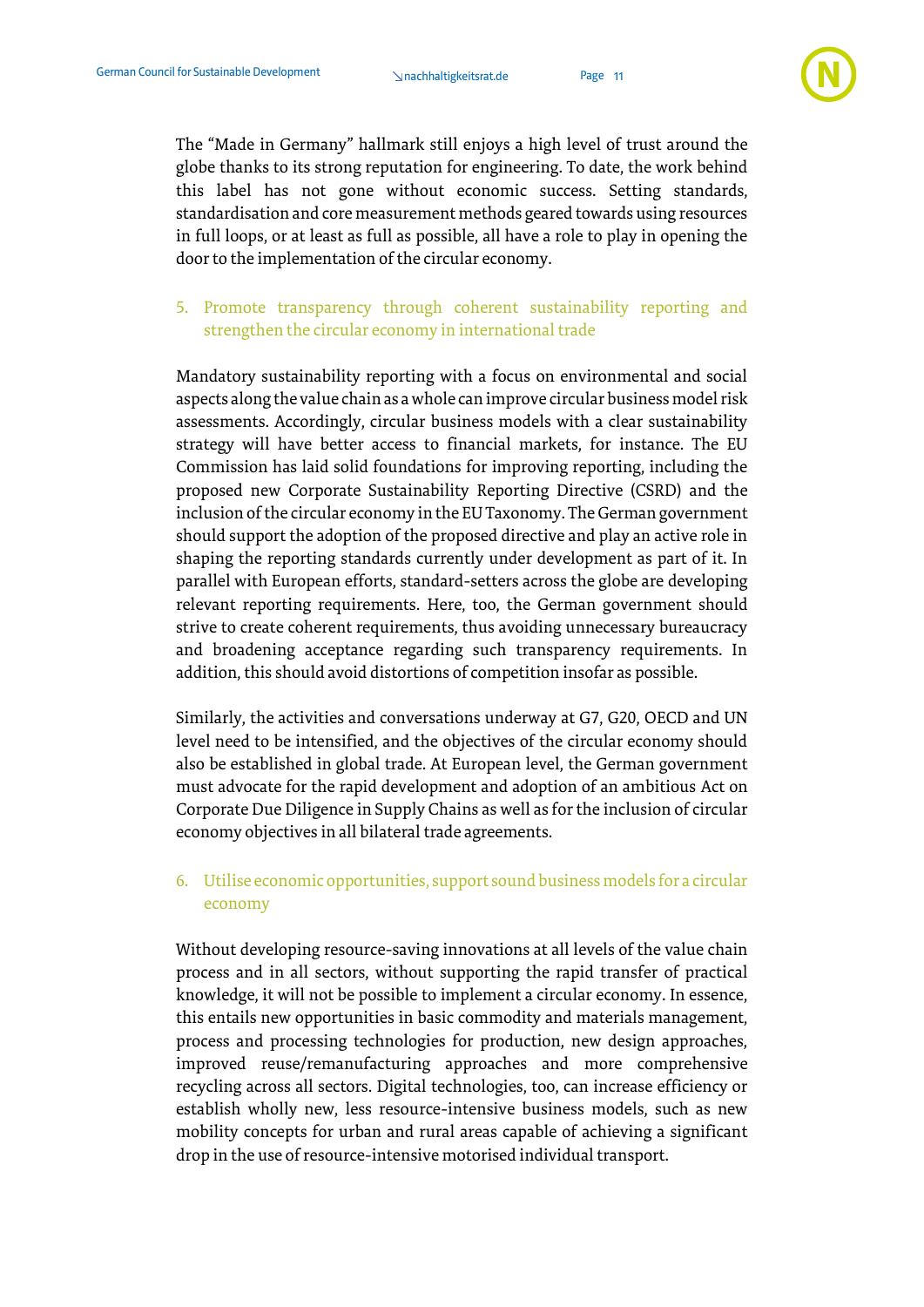

New business models in the maintenance and repair sector also offer opportunities for value creation and jobs in the skilled trades and services sector. A "right to repair" that is independent from the manufacturer and a fundamental focus on durability and reusability are key to extending product lifecycles. Promoting these principles will kickstart the development and expansion of repair or modification shops. There is also an urgent need to expand "everythingas-a-service" offerings<sup>23</sup> on a broad scale. In the case of rental or leasing offerings, the success of a business is not primarily achieved through sales, but rather through promoting a long use phase for goods above all<sup>24</sup>. Transparent cost structures are a must to ensure the success and widespread acceptance of new rental and leasing models. It is also up to the German government, with an appropriate legal framework and targeted support, to create an environment in which to test such offerings and strengthen consumer dialogue on the issue of acceptance.

The diverse offerings at hand in a sharing economy also lay the groundwork for innovative business models. To date, a large number of sharing services have remained a niche market, as the shared use of private property (such as cars, bicycles or tools) is still uncommon in individualistic societies and the lack of a legal framework creates uncertainty. Accordingly, the German government must create legal certainty surrounding shared property, thus facilitating the far more widespread transformation of sharing approaches into worthwhile business models in a circular economy. In this context, it is important that the framework for the use of services does not cancel out the savings effect (for example, the resources required for the sharing infrastructure).<sup>25</sup>

Financing models also need to be rethought. Broadly speaking, circular business models entail a higher degree of inter-company collaboration. As such, implementation requires holistic financing approaches that extend across the entire network of value creation, that is to say that do not relate solely to individual companies. Financial service providers also need to develop new products that reduce the increased risk profile of the "first movers" in the circular economy.

Alongside seizing such economic opportunities, it is also important to optimise the use of products, above all at local and regional level. In addition to

<sup>&</sup>lt;sup>23</sup> "Everything-as-a-service is the provision and consumption of services related to infrastructure, hardware and software right through to the use of human intelligence as a service."; cf. Frauenhofer IPA (2021) Available at: [Everything-as-a-Service \(XaaS\) -](https://www.ipa.fraunhofer.de/de/Kompetenzen/kompetenzzentrum-digitale-werkzeuge-in-der-produktion/cloud-plattformen/everything-as-a-service--xaas.html) Fraunhofer IPA.

<sup>&</sup>lt;sup>24</sup> Cf. Coalition Circular Accounting (2020): The Circular Facade. Available at: [5f587b00b19689334986c5ca\\_20200908 -](https://assets.website-files.com/5d26d80e8836af2d12ed1269/5f587b00b19689334986c5ca_20200908%20-%20CCA%20-%20FaaS%20-%20report%20EN.pdf) CCA - [FaaS -report EN.pdf \(website-files.com\);](https://assets.website-files.com/5d26d80e8836af2d12ed1269/5f587b00b19689334986c5ca_20200908%20-%20CCA%20-%20FaaS%20-%20report%20EN.pdf) cf. Coalition Circular Accounting (2020): Pursuing Financial Reality of the Circular Road. Available at[: 5e1de1e4a12b0a3cfa8999d4\\_Road-as-a-Service-Coalition-Circular-accounting-](https://assets.website-files.com/5d26d80e8836af2d12ed1269/5e1de1e4a12b0a3cfa8999d4_Road-as-a-Service-Coalition-Circular-accounting-2020.pdf)[2020.pdf \(website-files.com\).](https://assets.website-files.com/5d26d80e8836af2d12ed1269/5e1de1e4a12b0a3cfa8999d4_Road-as-a-Service-Coalition-Circular-accounting-2020.pdf) 

<sup>&</sup>lt;sup>25</sup> Cf. Heinrich Böll Stiftung (2012): Nutzen statt Besitzen. Auf dem Weg zu einer ressourcenschonenden Konsumkultur [Use don't Own. Towards a Consumer Culture that Conserves Resources]. Available at: [NutzenStattBesitzen\\_Umschlag\\_web01.pdf \(boell.de\).](https://www.boell.de/sites/default/files/Endf_NutzenStattBesitzen_web.pdf)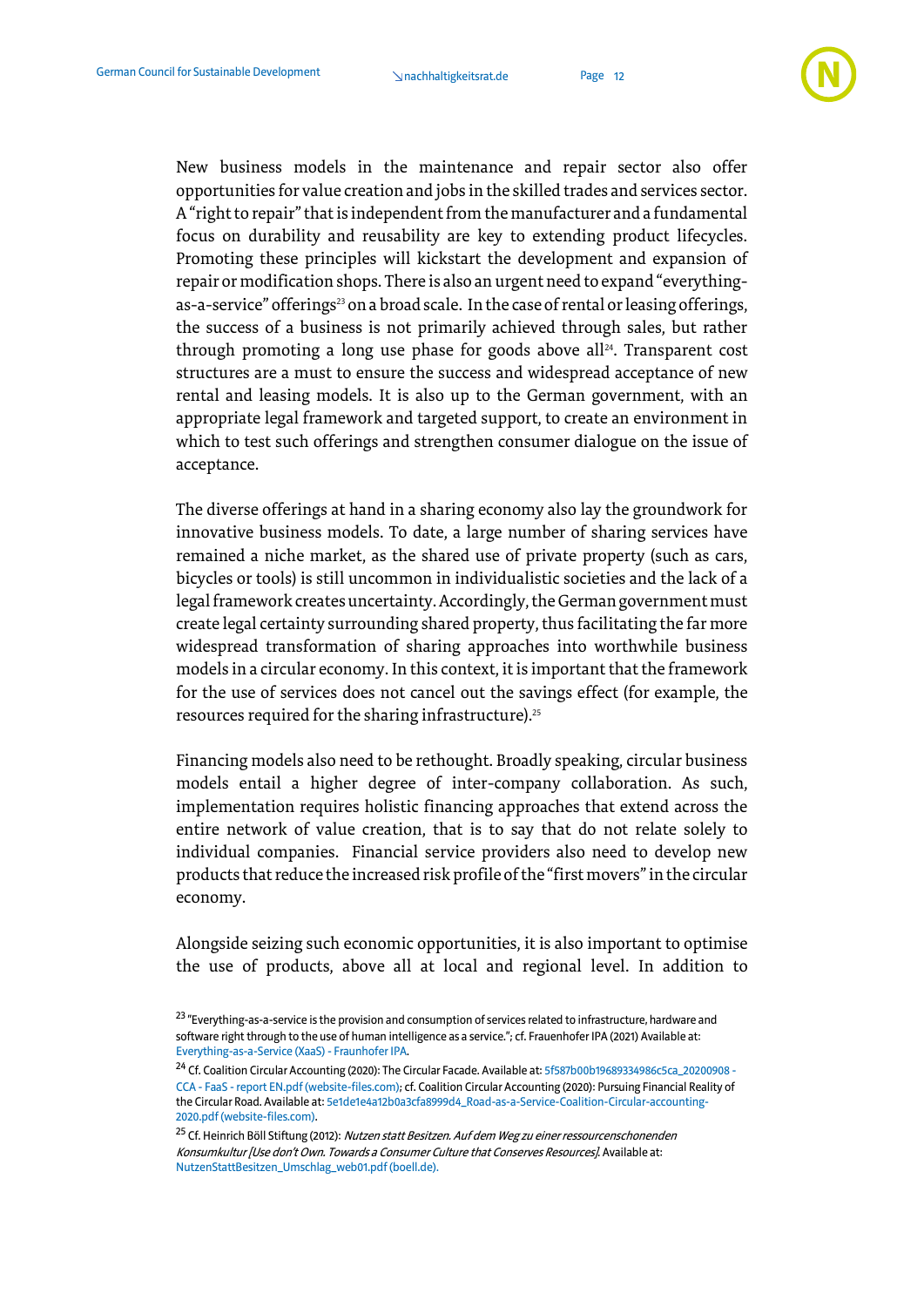

technological innovations, social, cultural and institutional systemic approaches and innovations should therefore also be considered. <sup>26</sup> In a similar vein, there is an urgent need to start a debate on the entire system of innovation. Discussions on social and cultural values such as "participation and sharing instead of ownership" should be promoted, while it is also essential to create and run places and structures that allow for experiments with and experiences of the circular economy. Funding could be directed towards the development of open repair workshops, for example, as these opportunities for participation and exchange bring important social added value. Here, the partial disappearance of brick-andmortar retail opens a unique window of opportunity, providing a visible space in city/town centres for such offerings.

<span id="page-13-0"></span>7. Keep recyclability in mind throughout the whole product lifecycle, starting with product design

Recycling is a central pillar of the circular economy. To a significant degree, the principle of recyclability is dependent on product design. Germany, for example, has thus far failed to achieve a sufficient level of material recycling for plastic waste, coming in at 46% in 2019. In some recycling processes, the high energy input and the limits of material recycling prevent better results. The diverse composition of mixed plastic waste and its partial contamination by pollutants and impurities pose particular challenges to recycling processes. Moving forward, more ambitious recycling quotas should be set throughout Europe, including in Germany. Alongside the further development of material-groupspecific recycling processes, it is important to meet and track these quotas transparently, while creating as little bureaucracy as possible.

Today, composite materials often pose a challenge when it comes to recycling. That said, they often have major advantages in terms of function or energy use compared to conventional single-component materials. It follows that research and development processes must target material and product development from the outset to ensure the best possible recyclability, even where different components are used. It is important for industrial consumers to disclose useful properties and expectations and, should a conflict of objectives arise, discuss and decide on the former in an appropriate and transparent manner. Simultaneously, disassembly and recycling technologies must also be further developed (mechanical and chemical recycling). Experiments have proven that even many complex composite materials can be recycled with the innovative use of established mechanical processes. <sup>27</sup> It may therefore be necessary to scientifically

<sup>&</sup>lt;sup>26</sup> Cf. Hightech Forum (2021): Eine offene Innovationskultur für eine nachhaltige Zukunftsvorsorge [An Open Culture of Innovation for Sustainable Future Provision]. Available at[: https://www.hightech](https://www.hightech-forum.de/publication/ideenpapier-innovationskultur/)[forum.de/publication/ideenpapier-innovationskultur/.](https://www.hightech-forum.de/publication/ideenpapier-innovationskultur/)

<sup>&</sup>lt;sup>27</sup> Cf. BASF (2021): Institut cyclos-HTP zertifiziert die Recyclingfähigkeit von Mehrschichtfolien mit Polyamid 6 [Institut cyclos-HTP certifies the recyclability of multilayer films with polyamide 6]. Available at:

[basf.com/at/de/media/news-releases/20201/06/p-21-237.html.](https://www.basf.com/at/de/media/news-releases/20201/06/p-21-237.html)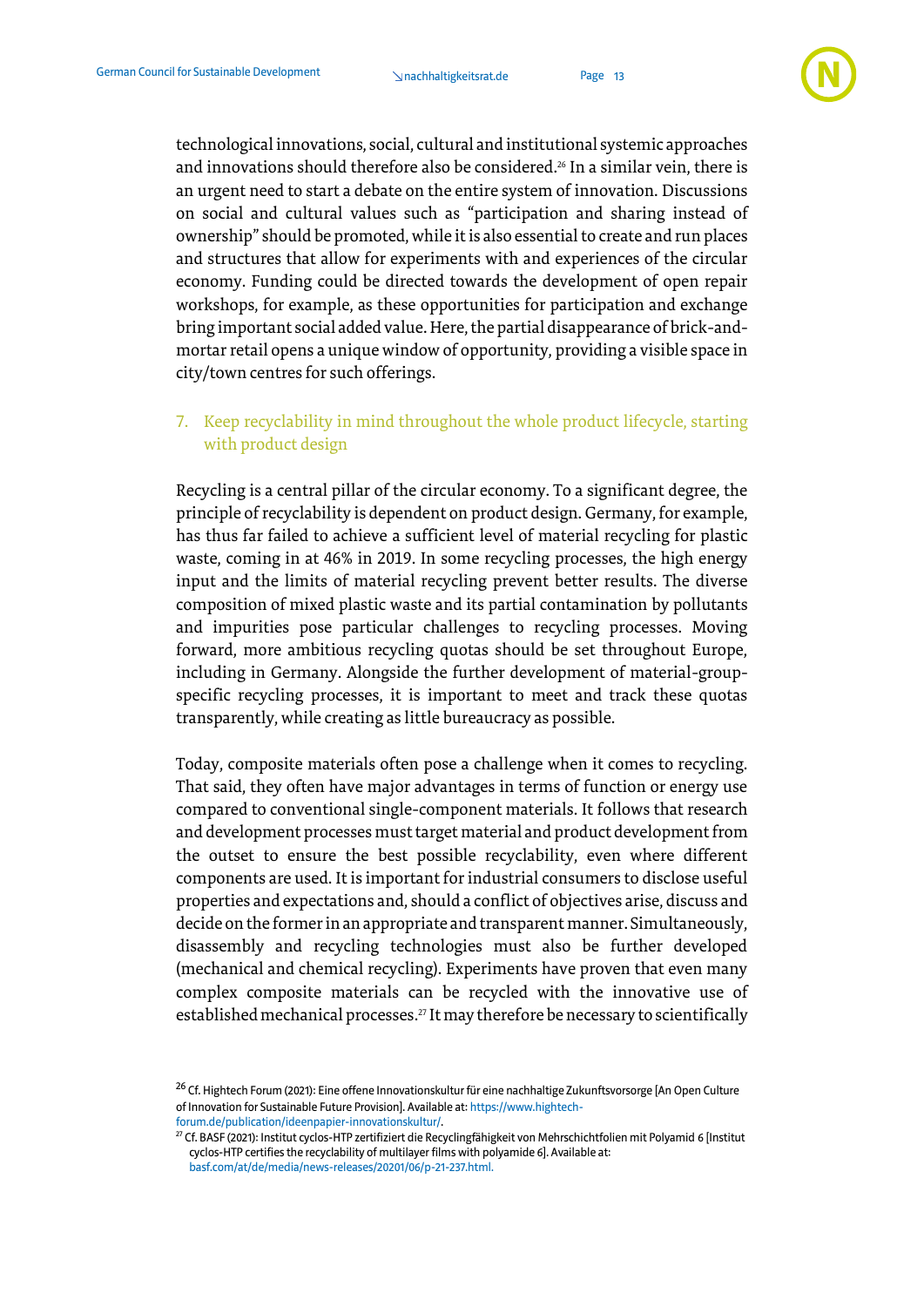

re-evaluate beliefs and previous assessments regarding the compatibility of materials and recycling processes in order to avoid wasting opportunities.

For recycling processes that are particularly emission- or energy-intensive, it is worth examining whether substituting or avoiding certain materials or processes could have a positive impact on the overall balance. Alongside recycling goods that currently no longer have a role to play in the economic process, there is also the option of utilising anthropogenic deposits, for instance landfills or dumps ("urban mining"). In the building materials sector in particular, this shows considerable potential. However, leveraging this potential would require a significant improvement in knowledge regarding materials and material contamination in order to make the material stocks in cities usable as secondary raw materials.

#### <span id="page-14-0"></span>8. Reinforce producer responsibility across the board

Companies have a central role to play in implementing the circular economy, meaning producer and, in particular, product responsibility must be extensively solidified. Specifically, it is key to guarantee the trajectory of products and their components along the value and supply chain as well as in the lifecycle – all the way from design to recycling. Digital product passports as well as business models and solutions will be central factors in this area. The increased transparency this will bring is an important prerequisite for remanufacturing, repairing or reusing individual product modules after their initial use. Digital data processing and management systems, such as blockchain, can be used for this purpose. Across Europe, there is a need to develop and support crosscompany solutions, such as in the area of reusable logistics. The primary objective here should be the standardisation of packaging and the reduction of packaging waste, for example through reusable containers or pallets for internal and external transport as well as in storage and order picking. Here, pooling service providers or deposit systems in the business-to-business sector can support circularity. Notwithstanding the above, the German Council for Sustainable Development advocates the creation of a legal framework with regard to the responsibility on the part of industry to develop solutions of this kind that function across companies throughout Europe. According to the Circular Economy Roadmap, requirements could, for instance, be formulated for policymakers within the framework of industry alliances in order to break down barriers to circular business models and promote approaches that support full producer responsibility throughout the product lifecycle, including "end of life" (such as sharing or pay-per-performance models).

The digital revolution around Industry 4.0 is opening a great number of doors. These should not be used only in the development of new business models but also for the implementation of producer and product responsibility. It follows that the German government's "Implementation Strategy for Digitalisation"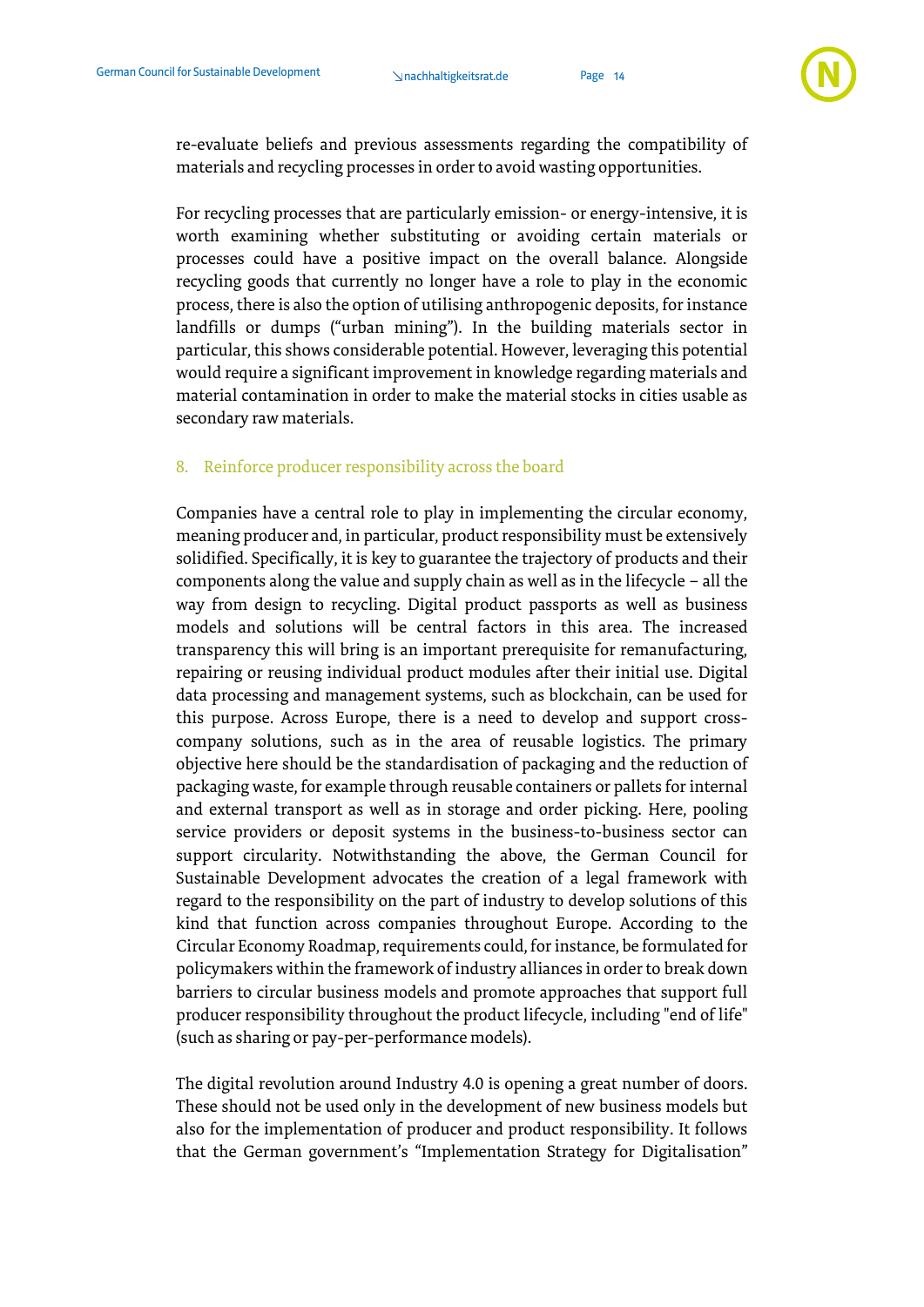

from 2018 should be expanded accordingly to contribute to better resource conservation and efficiency.

#### <span id="page-15-0"></span>9. Avoid pollutant inputs in ecosystems

In principle, a circular economy strategy should ensure that the input of potentially critical substances into ecosystems is reduced at the sources of development and use and should be avoided wherever possible. Nowhere is this more relevant than where eco- or human-toxicological, persistent or mobile critical modes of action are known or expected. Even after several lifecycles, materials should not cause damage to ecosystems and care must be taken to eliminate pollutants as broadly as possible, particularly in the separation of composite materials. Simultaneously, however, it is also vital to promote the recycling of secondary raw materials insofar as possible. The same rules must apply to secondary raw materials and primary materials.

The polluter-pays principle as well as prevention and reduction at source must be supported and anchored as the basis for orientation across all areas of the law. Legally reliable long-term targets and framework regulations, transformational support from research and development, public demand for pollutant-free products and good information solutions should support success and development dynamics. The findings of the "Commission on the Future of Agriculture" underscore this approach for the agricultural and food sectors. Avoiding pollutants at the level of materials and products further facilitates recycling. Accordingly, avoiding hazardous substances in products plays an important factor in maintaining working cycles.

It must, however, also be ensured that secondary and primary raw materials are subject to comparable requirements in terms of limits to protect the merchantability of secondary raw materials. The example of gypsum recycling highlights that the lack of limit values makes it impossible at present to recycle removed gypsum plasterboard with legal certainty, meaning secondary gypsum cannot be produced in sufficient quantities, even though the technical processes for this already exist.

#### <span id="page-15-1"></span>10. Give consumers more freedom of choice and implement measures to increase acceptance

Generally, consumers lack sufficient information to make purchasing decisions based on the resources used in everyday goods. In a recent representative survey commissioned by the DBU Center for Environmental Communication, only 2% of respondents said they felt very well informed about the use of resources in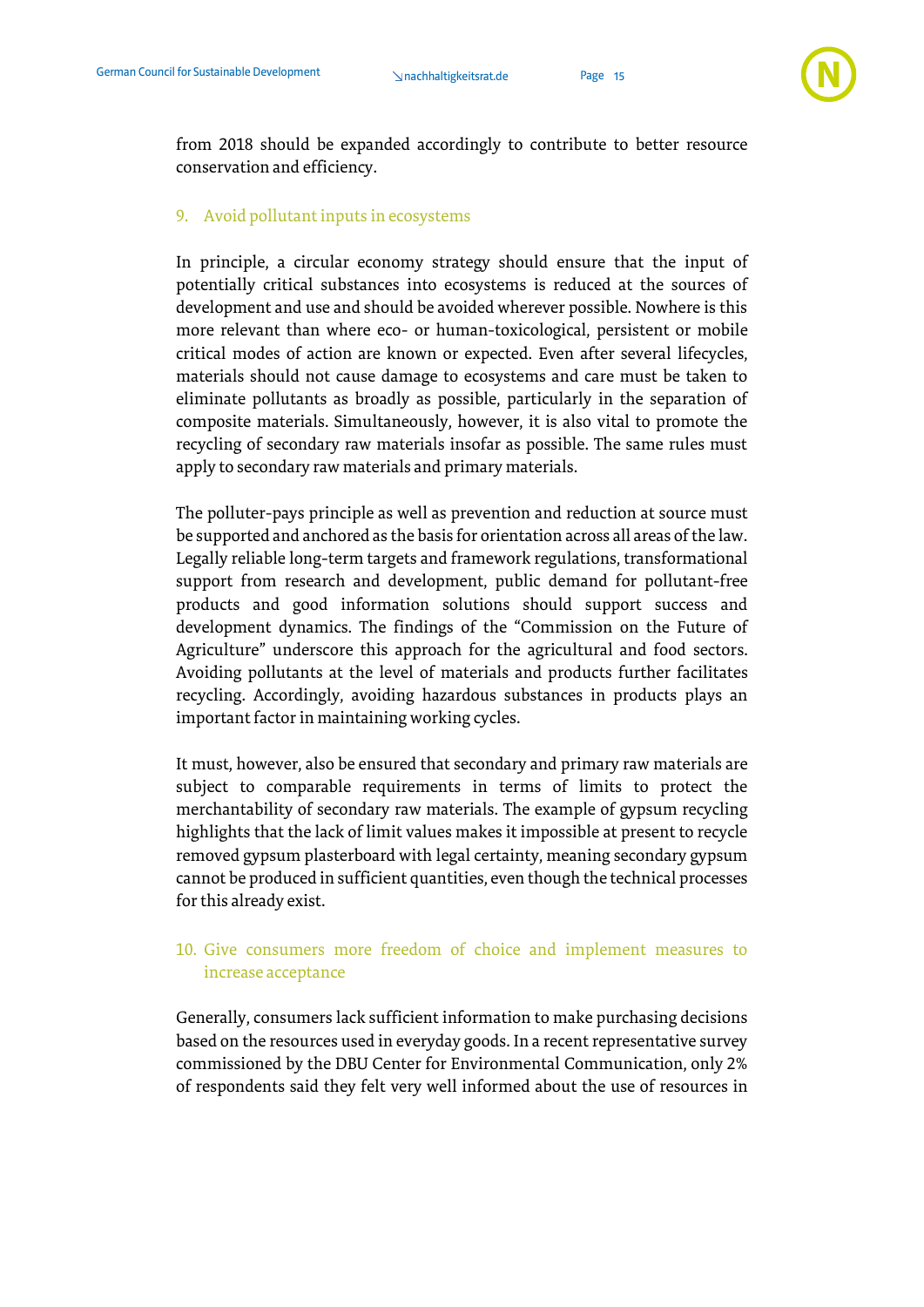

everyday goods. <sup>28</sup> Information on repair options for devices such as smartphones, televisions or tools is also not easily accessible insofar as needed, which is resulting in products being bought new instead of repaired. $^{29}$ 

There is a clear need for action to increase the information available to consumers regarding the resources used in and the reparability of products. One method to achieve this is via digital product passports<sup>30</sup>, which could hold the key to widespread recycling by transparently providing all relevant data on the materials used. At EU level, approaches are already being discussed as part of a "sustainable product policy framework", a possible source of all-important momentum in this direction. For this to succeed, information must be presented simply and coherently through certification and in such a way that it is possible to make the requisite purchasing decisions towards sustainability on the basis of comprehensible, reliable and verifiable statements. An information campaign is also needed to make traditional trades such as tailoring and shoemaking more attractive again and adapt them to today's needs. When it comes to the real-life implementation of transformation infrastructure (such as recycling or wind power plants), a strong culture of information and participation is central to the development of a circular economy. For such projects to succeed, the education and participation of relevant stakeholder groups must be guaranteed. Indeed, a large number of stakeholders have underscored the importance of broad citizen participation in gaining acceptance. <sup>31</sup> Targeted public communications as well as the creation of diverse and objective-focused participation formats can help to improve trust in and acceptance of circular economy products. The project "Gemeinschaftswerk Nachhaltigkeit"(Joint Action for Sustainable Development in Germany) initiated by Federal Chancellor Merkel together with Prime Ministers of the Länder can also offer effective support in raising consumer acceptance.

#### <span id="page-16-0"></span>11. Expand education and research around the circular economy

Education and research lay the essential groundwork for the transformation towards a circular economy. Together, they form the basis for the development from a linear to a circular way of thinking and acting as well as the corresponding models. A transformation of this kind requires sustainable structural change in the education and research system. This change presupposes cross-ministerial

<sup>&</sup>lt;sup>28</sup> Cf. Forsa (2021; p. 6): *Repräsentative Bevölkerungsbefragung zum Thema "Circular Economy" [Representative* Population Survey on the Topic of the Circular Economy]. Available at[: dbu.de/media/270621100108orea.pdf.](http://www.dbu.de/media/270621100108orea.pdf) <sup>29</sup> Cf. ibid. (p. 11).

<sup>&</sup>lt;sup>30</sup> A digital product passport is a standardised way of providing environmentally relevant data (on materials and chemical substances but also on reparability, spare parts or proper disposal) for a product. This makes it easier for value chain stakeholders towork towards a circular economy and for consumers to make sustainable consumption decisions.

<sup>&</sup>lt;sup>31</sup> Cf. ASA *et al.* (ed.) (2020; p. 162-165): *Statusbericht der deutschen Kreislaufwirtschaft 2020 [Status Report on the* German Circular Economy]. Available at[: statusbericht-kreislaufwirtschaft.de/wp](https://statusbericht-kreislaufwirtschaft.de/wp-content/uploads/2020/11/Statusbericht_2020.pdf)[content/uploads/2020/11/Statusbericht\\_2020.pdf.](https://statusbericht-kreislaufwirtschaft.de/wp-content/uploads/2020/11/Statusbericht_2020.pdf)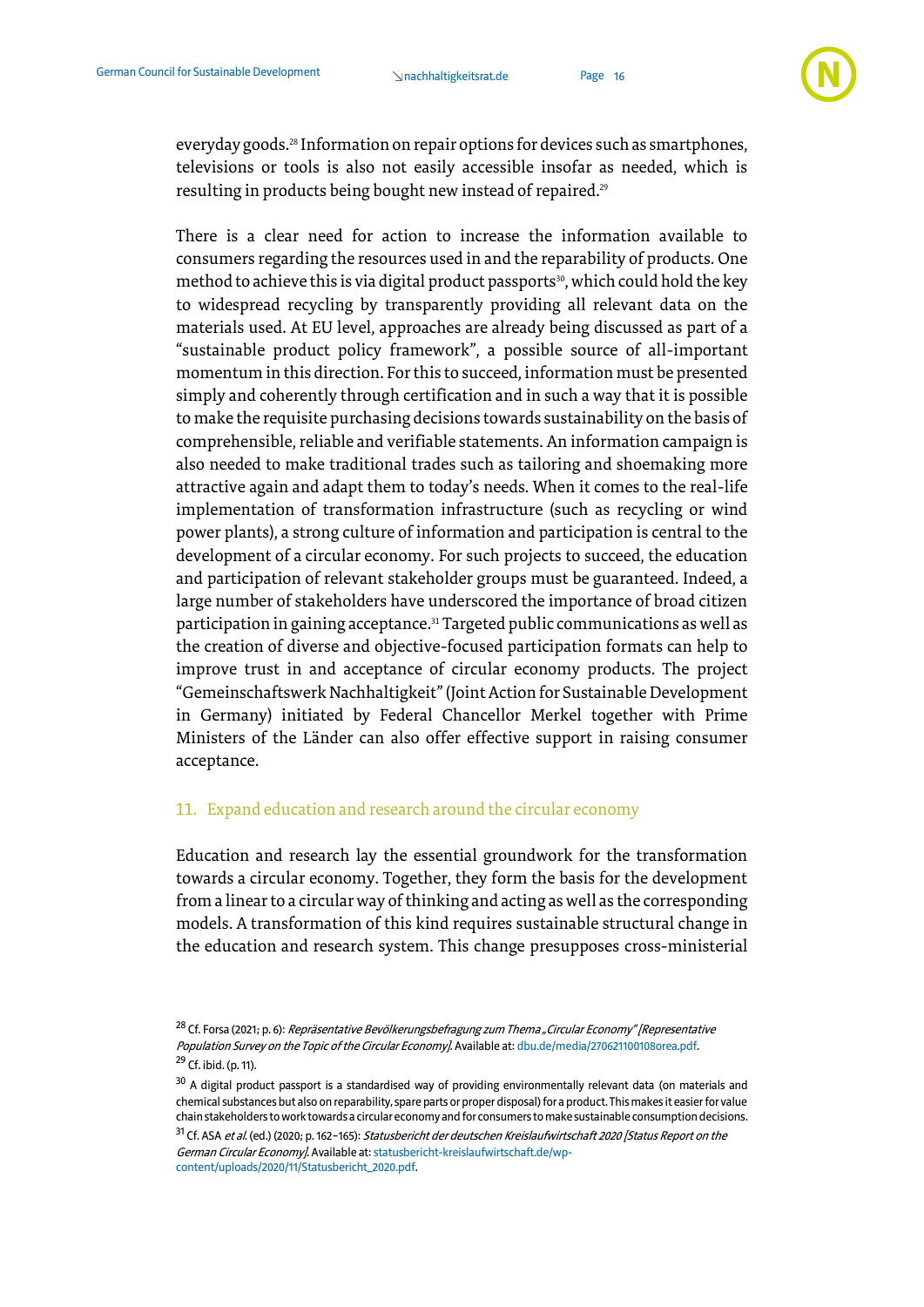

cooperation within the Federal Government and the transfer of findings from existing research into real-world applications.

A call for a circular economy should be made as part of the funding opportunities offered by the "Important Projects of Common European Interest (IPCEI)", a joint investment effort on the part of European companies working in cooperation and flanked by government funding. The German Council for Sustainable Development also advocates the further development of research into transformative research. Comprehensive material- and product-related research needs to be launched in order to develop circular systems across all industries.

In addition, it is important to specifically promote flagship research projects, for example carbon concrete in the construction sector, so as to specifically advance alternatives to traditional materials, such as the areas of wood or lightweight construction. Calls for proposals and support programmes should include clear incentives to actively include researchers in standardisation processes.

The international transfer of environmental technology and expertise also needs to be promoted to establish global environmental standards, and the transformation towards a circular economy needs highly qualified specialists. In turn, this requires a public education campaign in schools, vocational schools and universities which should, for instance, promote future educational measures to understand circular economy structures and lifecycles. These measures still need to be further developed. In this regard, there is a particular need to consider and, if necessary, swiftly reform dual training-study courses. For companies currently undergoing the transition, and especially SMEs, a costeffective and easily accessible network of advice and information platforms should also be established, based on the energy transition consulting experience.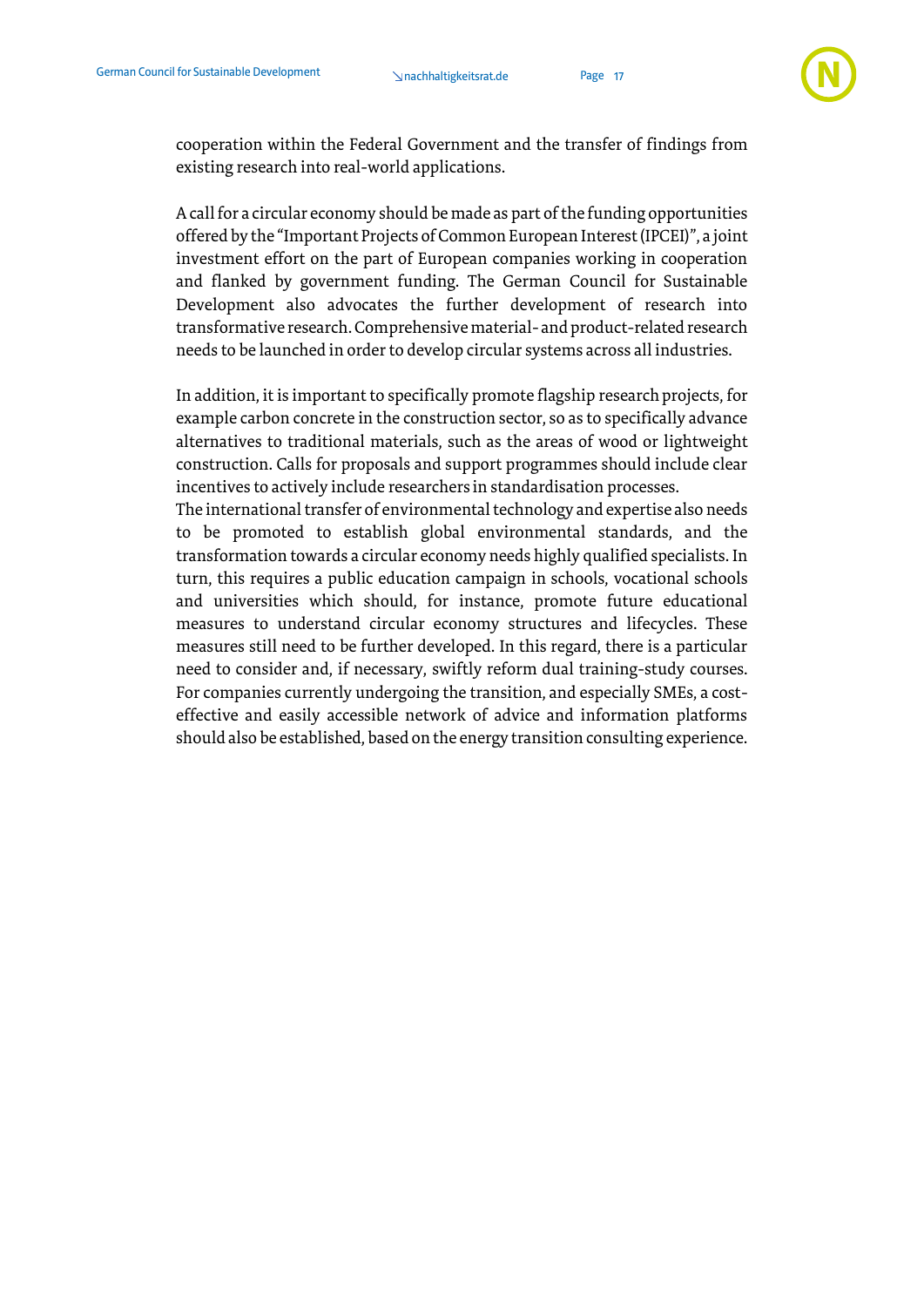

#### <span id="page-18-0"></span>12. Make circularity the foundation of a sustainable European economy

The EU has a central role to play in the success of the global transformation towards a circular economy and should position itself as a pioneer of sustainable business, and the EU Action Plan currently provides vital and ambitious direction. Nevertheless, it is crucial that circular economy approaches, instruments and frameworks are both systemically and systematically anchored within the EU but also in economic relations across its external borders. Both in terms of content and timing, this applies above all to securing a coherent, interlocking design for climate protection and the circular economy.

European economic activity should be guided by the principle of circular and low-emissions economic activity that is evaluated by lifecycle assessments. In specific areas such as agriculture and food, where possible, this should also be designed in regional loops. This approach should be integrated into the broader EU policy framework for climate, industry, finance and trade.

In the spirit of levelling the playing field, equal competitive conditions should be ensured in the EU for circular economy production processes and business models as well as for primary and secondary raw materials. This includes implementing financial incentives to promote a genuine European single market and developing adequate standardisation (such as for crossmanufacturer component exchange in ICT products<sup>32</sup>). To promote a move towards more resilient loops, the implementation of COVID-19 recovery plans must take into account the core principles of the circular economy.

The COVID-19 pandemic only highlighted Europe's dependency on external resources as well as just how quickly entire supply chains can collapse. Accordingly, Europe needs a sustainable and secure common resource strategy. EU supply chains also need to establish a level playing field in terms of competition and trade agreements need to include (WTO-compliant) criteria to strengthen the circular economy. Equally, the implementation of COVID-19 recovery plans must take the core principles of the circular economy into account to promote movement towards resilient cycles.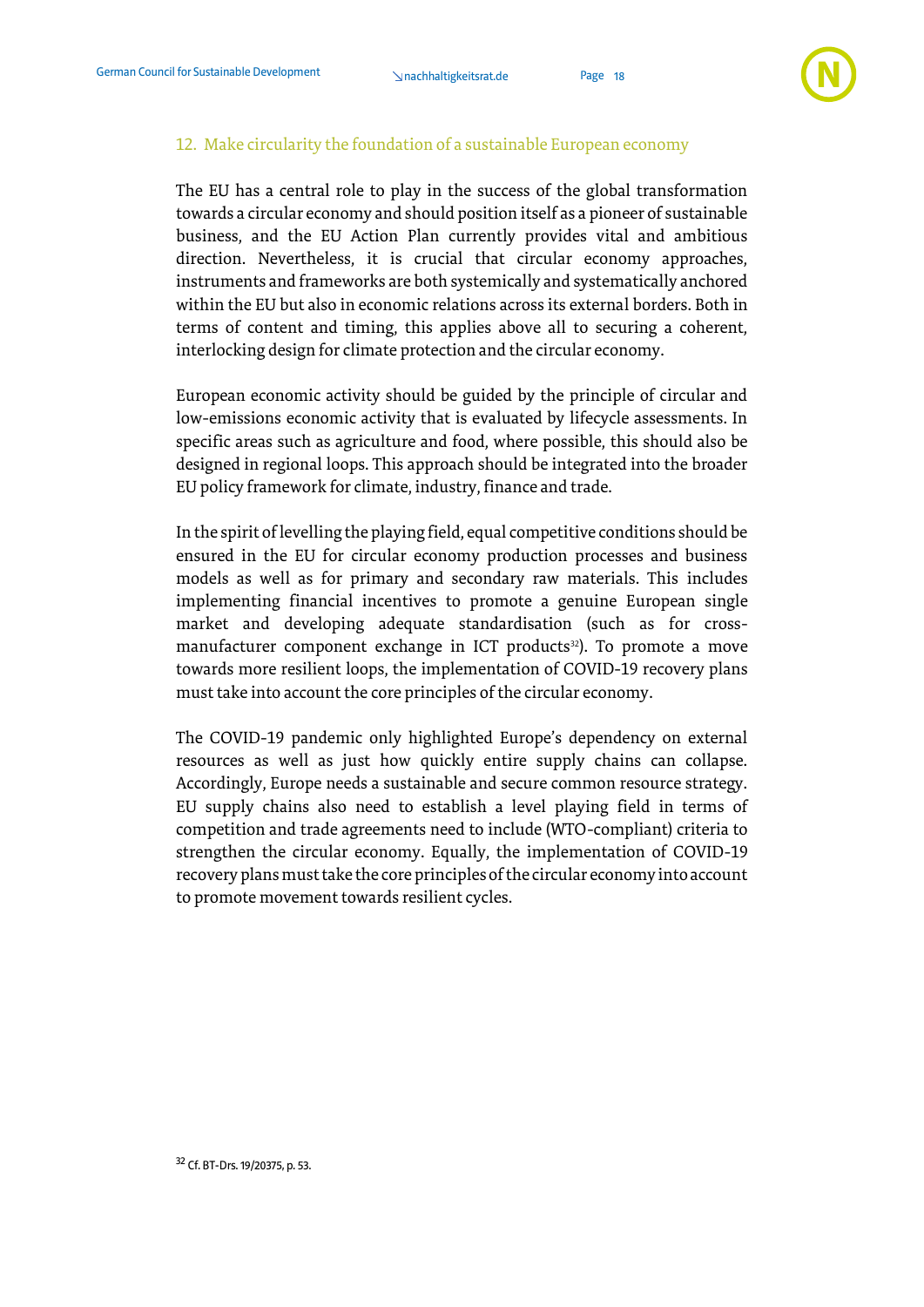

#### <span id="page-19-0"></span>13. Strengthen international partnerships and the transfer of technology

At international level, the existing trade-offs involved in the necessary transition towards a circular economy become even more apparent: for exporters of raw materials, decoupling economic growth and resource consumption can have a negative impact on growth and existing business models, especially in countries in the Global South. The example of electronic waste demonstrates that the burden of the negative impacts of resource management along the value chain are far too often shifted from the Global North to the Global South. The reuse, for instance, of 82.6% (44.3 million tonnes) of e-waste generated in 2019 is neither documented nor tracked, and a large amount of e-waste is exported illegally or simply under the guise of reuse. Of the total e-waste generated, the volume of Waste from Electrical and Electronic Equipment (WEEE) that is transported across borders is estimated to be between 7% and 20%. <sup>33</sup> In countries in the Global South, recycling is often taken over by the informal economy, where the lack of (safety) structures can lead to significant damage to the environment and human health. Conversely, this informal economy is the sole livelihood of many of the people working there.

In terms of global responsibility, the transformation to a circular economy will only take place with targeted cooperation models and trade agreements aimed at finding a fair balance. Existing regulatory measures (Regulation (EC) Number 1418/2007, Bamako Convention) need to be strengthened to prevent the illegal export of waste. Of particular significance here, not least for systematic international monitoring, is the Basel Convention, which has been in place since 1992 and aims to comprehensively regulate the cross-border trade of WEEE. In future, all e-waste should be subject to mandatory notification<sup>34</sup>. In addition, the focus of existing multi-actor partnerships on strengthening cooperation between politics, business and civil society (such as Partnership for Action on Computing Equipment – PACE) should be expanded from individual electrical and electronic appliances to all relevant appliances in the sector. Last but not least, greater responsibility should be placed on companies to initiate the necessary return of products.

The German government should advocate for a UN convention for sustainable chemicals, waste and materials flow management and should promote this at international level in line with EU regulation. In addition, a "Berlin Raw Materials Convention" is needed to complement the Paris Climate Accords. This Convention should aim to put an end to the threat that hazardous substances pose to people and the environment. Chemical and resource consumption must

<sup>&</sup>lt;sup>33</sup> Cf. Forti, V. et al. (2020; p. 14): The Global E-waste Monitor 2020: Quantities, flows and the circular economy potential, Bonn: United Nations University. Available at[: ewastemonitor.info/wp](http://ewastemonitor.info/wp-content/uploads/2020/12/GEM_2020_def_dec_2020-1.pdf)[content/uploads/2020/12/GEM\\_2020\\_def\\_dec\\_2020-1.pdf.](http://ewastemonitor.info/wp-content/uploads/2020/12/GEM_2020_def_dec_2020-1.pdf) 

<sup>&</sup>lt;sup>34</sup> The PIC (Prior Informed Consent) procedure requires the consent of the exporting country, all countries of transit and the importing country.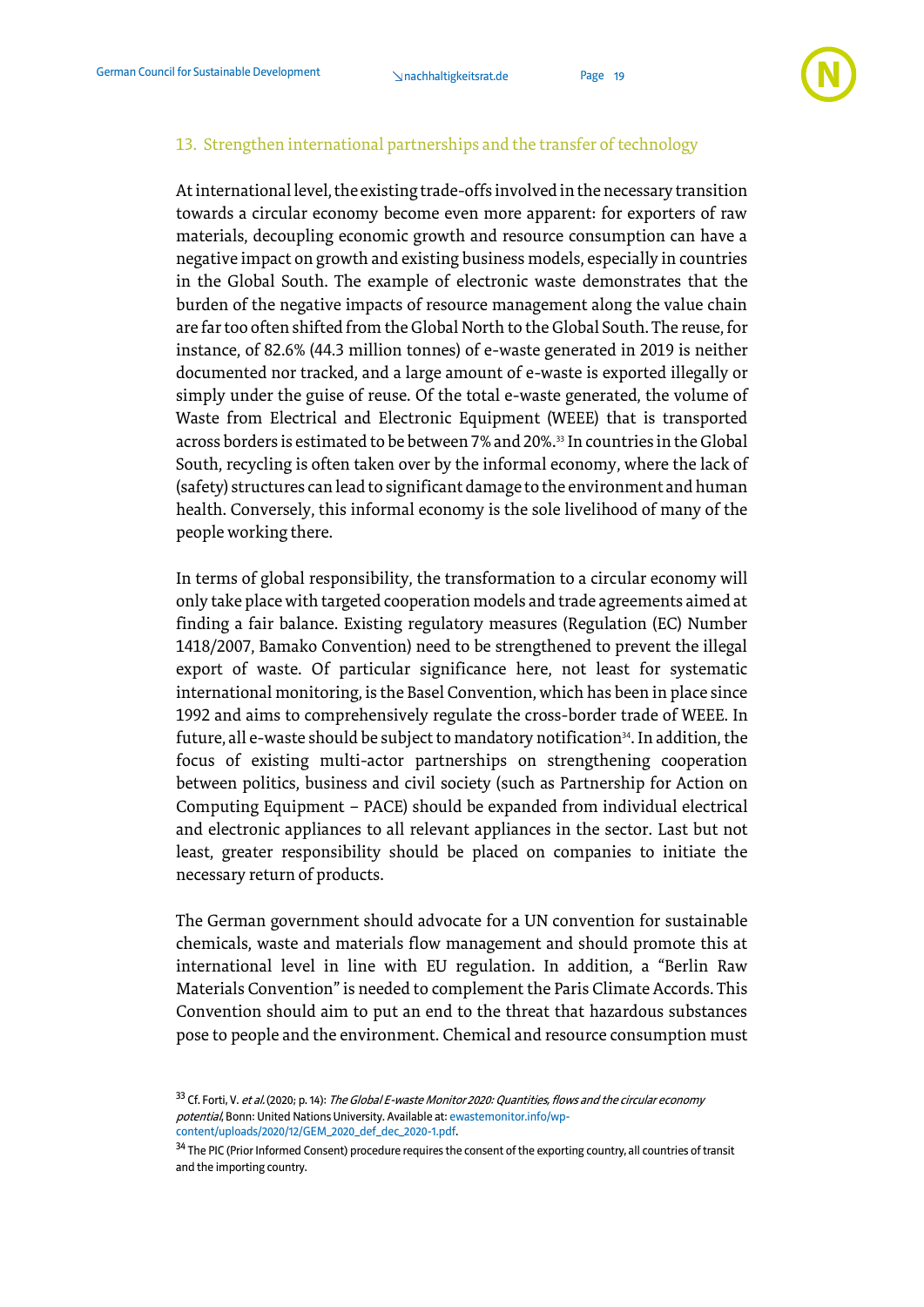

be drastically reduced, something which requires targeted chemicals management and an absolute, and binding, global resource protection target for the reduction of resource consumption. International agreements on product and material quality standards, including with regard to the trade in secondary raw materials, or the mutual recognition of equivalent systems should be promoted.

Furthermore, support, both financial (such as blended finance<sup>35</sup>) and technical, must be given to stakeholders at the end of the value chain, in particular small and medium-sized enterprises. Projects such as "RETech Germany" <sup>36</sup> have already demonstrated the importance of promoting new business models and jobs in the Global South through the transfer of innovative technologies and expertise, simultaneously raising international standards, for instance in waste management. <sup>37</sup> At the same time, this can also promote the diversification of economic structures in the Global South.

New business models and relationships, which should be supported by the transfer of technology and international network platforms, can also promote the diversification of exports, which thus far have been strongly focused on raw materials. <sup>38</sup> It is important to increase the promotion of local value creation processes, such as the establishment of production facilities with modern technologies in the Global South (for instance, the "Waste-2-Chemicals" project in Lagos<sup>39</sup>). This is true for the creation of new jobs, among other things, and must be oriented towards sustainability criteria. In line with the priority ProgRess III measure, development banks must also take circular economy criteria (such as the conservation of natural resources) into greater account in the allocation of funds. 40

The informal economy, which accounts for more than half of the world's workforce<sup>41</sup> , plays a major role in the overall economy, especially in the Global South. Specific inclusive projects such as the integration of the informal sector

<sup>&</sup>lt;sup>35</sup> Blended finance: The strategic use of development finance from public and philanthropic sources to leverage additional private sector investment.

<sup>36</sup> Cf. website of German RETech Partnership, Recycling & Waste Management (2021). Available at[: Startseite | RETech](https://www.retech-germany.net/)  [Germany \(retech-germany.net\).](https://www.retech-germany.net/) 

<sup>37</sup> In Kenya, for instance, the waste collection compan[y Ekotech,](http://ekotechkenya.com/) which collects various types of waste and uses it to produce sustainable laminated boards, is the contracted waste recycler for Tetra Pak cartons in the East Africa region. Cf. Rademaekers, K. et al. (2020): Circular Economy in Africa-EU cooperation: Continental report. Available at: [Continental-report-published.pdf \(trinomics.eu\).](http://trinomics.eu/wp-content/uploads/2021/03/Continental-report-published.pdf) 

<sup>38</sup> Cf. Rademaekers, K. et al. (2020): Circular Economy in Africa-EU cooperation: Continental report. Available at: [Continental-report-published.pdf \(trinomics.eu\).](http://trinomics.eu/wp-content/uploads/2021/03/Continental-report-published.pdf)

<sup>&</sup>lt;sup>39</sup> The project collects mixed plastic waste, which is then thermochemically converted into pyrolysis oil, a high-value raw material, before being further used in local value chains. By the end of 2025, more than 50,000 tonnes of plastic waste per year will be recycled in this way.

<sup>40</sup> Cf. BT-Drs. 19/20375, p. 44.

<sup>&</sup>lt;sup>41</sup> Cf. Friedrich Ebert Stiftung (2020): *Covid-19 and the informal economy*. Available at: Covid-19 and the informal [economy \(fes.de\).](http://library.fes.de/pdf-files/iez/16414.pdf)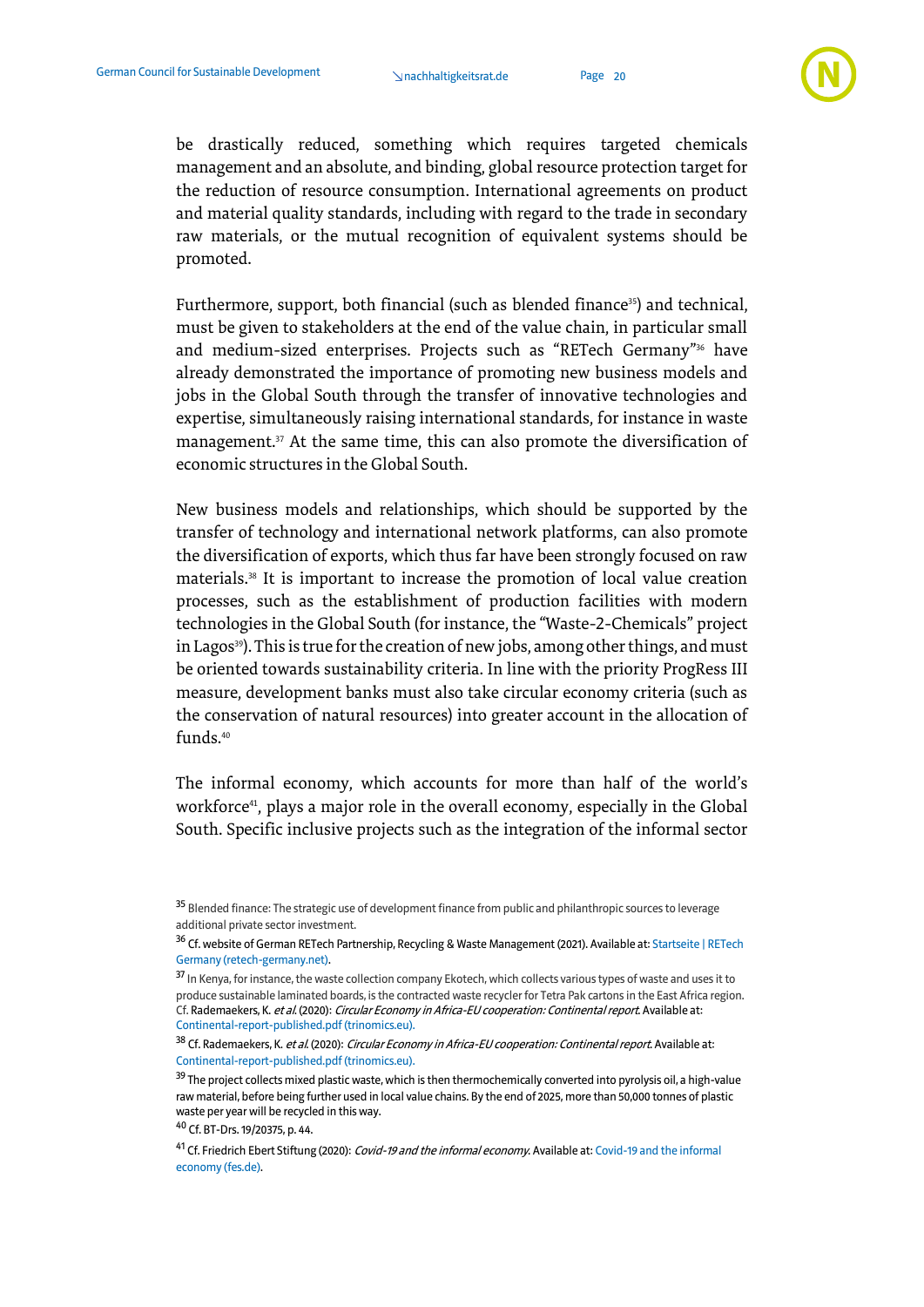

into circular (community) waste management<sup>42</sup> must be promoted to create long-term income opportunities and strengthen self-organisation in trade unions or cooperatives as well as training opportunities. This includes supporting the transition of existing industrial parks into circular sustainable eco-industrial parks. <sup>43</sup> Ultimately, the objective is for countries in the Global South to achieve their own climate targets, which in turn has a positive global impact. Given its size and heavy dependence on crude oil thus far, Nigeria could become a key example of a transition to a more circular economy. It is up to the EU to support the African Circular Economy Action Plan, which is currently under development, and address common objectives in both action plans. 44

<sup>&</sup>lt;sup>42</sup> Cf. German RETech Partnership (2021): Structural Integration of the Informal Sector in Solid Waste Management. Available at[: Informeller Sektor | RETech Germany \(retech-germany.net\).](https://www.retech-germany.net/themen/internationale-zusammenarbeit/informeller-sektor)

<sup>43</sup> Cf. Rademaekers, K. et al. (2020): Circular Economy in Africa-EU cooperation: Continental report. Available at: [Continental-report-published.pdf \(trinomics.eu\).](http://trinomics.eu/wp-content/uploads/2021/03/Continental-report-published.pdf)

<sup>&</sup>lt;sup>44</sup> Cf: Rademaekers, K. *et al.* (2020; p. 10): *Circular Economy in Africa-EU cooperation: Continental report.* Available at [http://trinomics.eu/wp-content/uploads/2021/03/Continental-report-published.pdf.](http://trinomics.eu/wp-content/uploads/2021/03/Continental-report-published.pdf)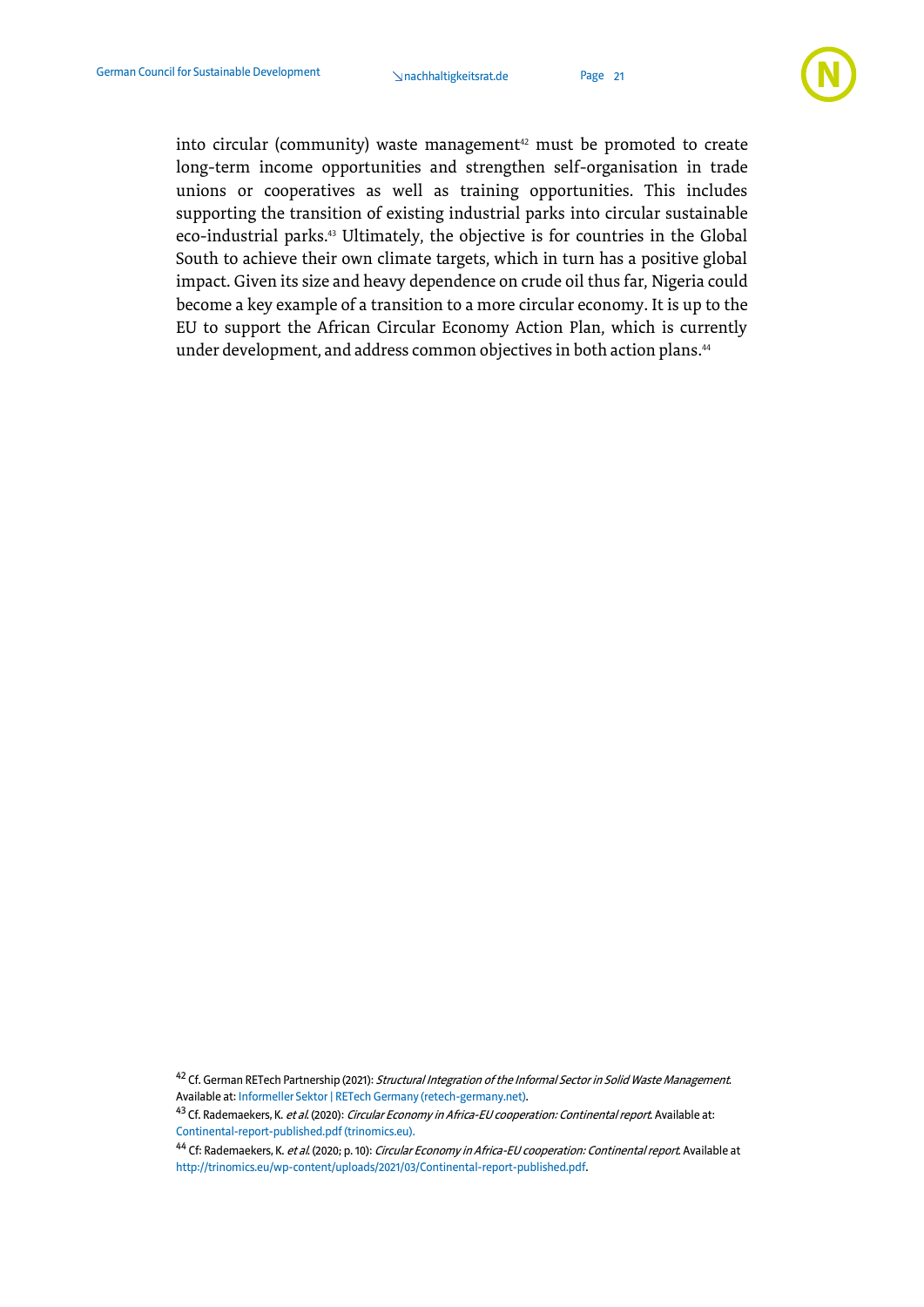

## <span id="page-22-1"></span>Appendix

#### <span id="page-22-0"></span>Examples of current political initiatives

Recent years have seen numerous activities, initiatives and changes in regulatory frameworks to increase the circularity of the economy at all levels. The activities chosen and highlighted below at the global, European and national level all support this statement.

| <b>International level</b>                                                                                                                  |                      |                                                                                                                                                                                                                                                                                                                                                                                                                                                                                                  |
|---------------------------------------------------------------------------------------------------------------------------------------------|----------------------|--------------------------------------------------------------------------------------------------------------------------------------------------------------------------------------------------------------------------------------------------------------------------------------------------------------------------------------------------------------------------------------------------------------------------------------------------------------------------------------------------|
| Global Alliance on<br>Circular Economy and<br>Resource Efficiency<br>(GACERE)<br><b>PREVENT Waste Alliance</b><br>Platform for Accelerating | 2021<br>2019<br>2018 | An EU initiative, GACERE, together with UNEP and<br>UNIDO, promotes global measures for the transition to a<br>circular economy, resource efficiency and sustainable<br>consumption and production. In particular, the initiative<br>aims to assist African countries to introduce the circular<br>economy step by step in key sectors.<br>The multi-actor platform promotes dialogue and<br>international cooperation on circular economies.<br>Launched by the World Economic Forum, PACE is a |
| the Circular Economy<br>(PACE)                                                                                                              |                      | multi-stakeholder platform designed to help accelerate<br>the global transition to a circular economy (e.g. the<br>Circular Economy Action Agenda sets out the design of a<br>circular economy across plastics, textiles, electronics,<br>food and capital goods).                                                                                                                                                                                                                               |
| G20 Resource Efficiency<br>Dialogue                                                                                                         | 2017                 | The G20 countries are aiming to promote a resource-<br>efficient sustainable global economy as well as<br>sustainable production and consumption.                                                                                                                                                                                                                                                                                                                                                |
| G7 Alliance on Resource<br>Efficiency                                                                                                       | 2015                 | The G7 Alliance on Resource Efficiency is a permanent,<br>voluntary platform for G7 partners and stakeholders<br>from business, research and civil society to share best<br>practices.                                                                                                                                                                                                                                                                                                           |
| <b>International Resource</b><br>Panel (IRP)                                                                                                | 2007                 | The goal of the IRP is to conduct independent, politically<br>relevant academic assessments for the sustainable use of<br>natural resources and, in particular, their environmental<br>impact over the entire lifecycle. The IRP is supported by<br>the German government.                                                                                                                                                                                                                       |
| European level                                                                                                                              |                      |                                                                                                                                                                                                                                                                                                                                                                                                                                                                                                  |
| <b>Strategy for a Sustainable</b><br><b>Built Environment</b>                                                                               | 2021/<br>2022        | The EU Commission has announced the Strategy for a<br>Sustainable Built Environment for the construction<br>sector. The Strategy should contain proposals on, among<br>other things, public procurement, waste generation from<br>insulation materials, avoidance of impervious surfaces,<br>resource logs in the building sector and possibly                                                                                                                                                   |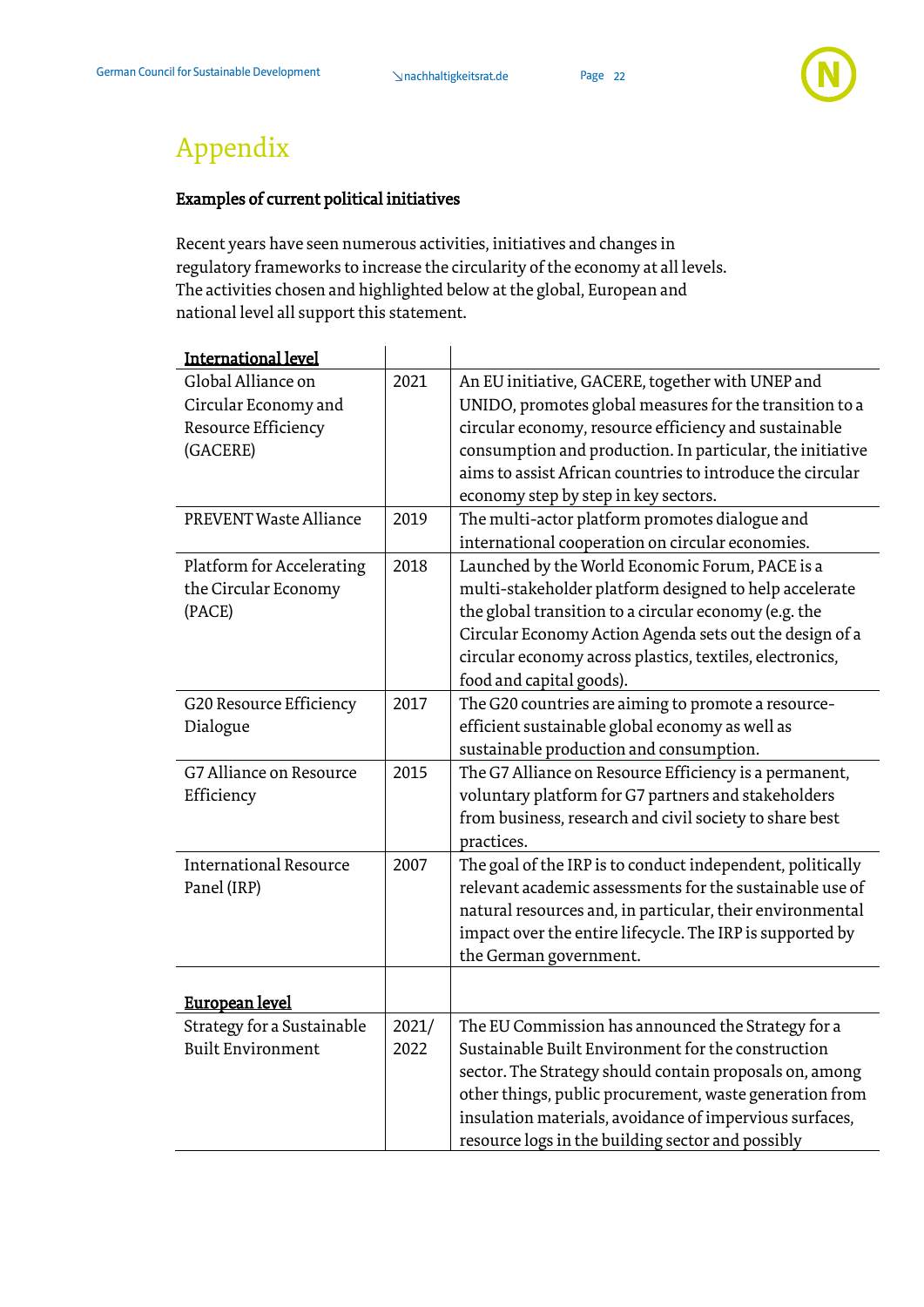

|                                                                               |               | requirements for the recycled content of building<br>materials.                                                                                                                                      |
|-------------------------------------------------------------------------------|---------------|------------------------------------------------------------------------------------------------------------------------------------------------------------------------------------------------------|
| Circular Economy Action<br>Plan                                               | 2015/<br>2020 | Building on the Circular Economy measures<br>implemented since 2015, the EU Commission's new Plan<br>(2020) aims to accelerate the profound change called for<br>in the European Green Deal.         |
| New European Bauhaus                                                          | 2020          | Launched in 2020, the New European Bauhaus initiative<br>is a platform for the innovative design of future living<br>spaces.                                                                         |
| European Ecodesign<br>Directive (Directive<br>2009/125/EC)                    | 2009          | The Directive sets out an initial framework for mitigating<br>the environmental impact of energy-related products,<br>taking into account their lifecycle as a whole.                                |
| <b>National level</b>                                                         |               |                                                                                                                                                                                                      |
| German Sustainable<br>Development Strategy                                    | 2021          | A closed loop economy was included in Germany's<br>national Sustainable Development Strategy as one of a<br>total of six transformation areas.                                                       |
| Substitute Building<br>Materials and Soil<br>Protection Umbrella<br>Ordinance | 2021          | The Substitute Building Materials and Soil Protection<br>Umbrella Ordinance aims to nationally regulate the<br>recycling of mineral waste on a uniform basis.                                        |
| Circular Economy<br><b>Initiative Germany</b>                                 | 2021          | The Circular Economy Roadmap for Germany focuses on<br>shaping a uniform common target for a circular economy<br>in 2030 and formulating specific recommendations for<br>action.                     |
| German Resource<br><b>Efficiency Programme</b><br>(ProgRess) III              | 2020          | The German Resource Efficiency Programme (currently<br>ProgRess III) offers numerous options for circular<br>economy action. The programme is largely based on<br>voluntary measures and incentives. |
| <b>Amended Circular</b><br>Economy Act (KrGW)                                 | 2020          | The objectives of the amendment to the KrGW are the<br>more efficient use of resources and the avoidance of<br>waste.                                                                                |